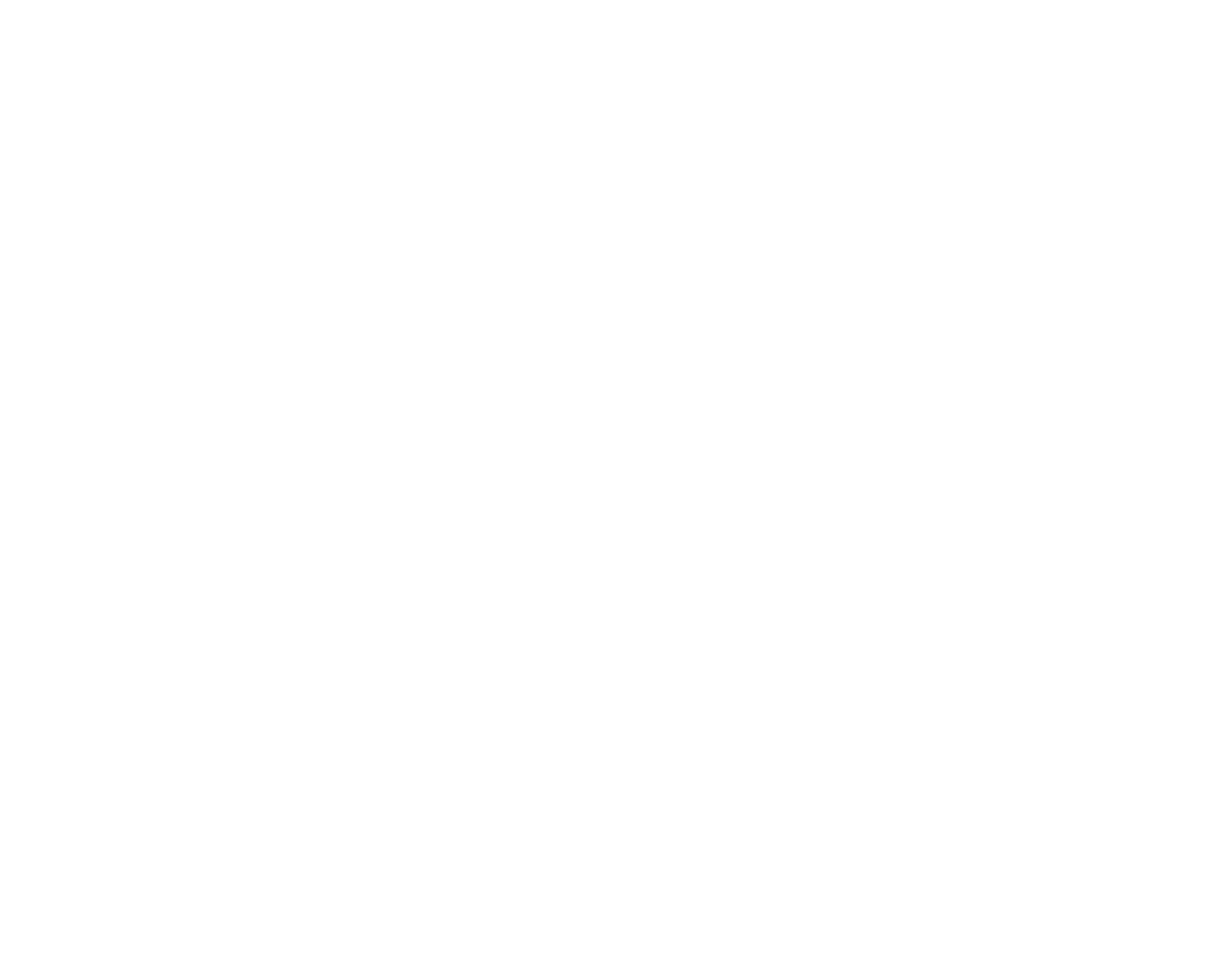# **Table of Contents**

### Section I: Executive Summary **Page 5** and the section I: Executive Summary Percent of Your Students Ready for College-Level Coursework Five Year Trends—Percent of Students Who Met College Readiness Benchmarks Five Year Trends—Average ACT Scores Five Year Trends—Average ACT Scores by Level of Preparation Five Year Trends—Percent and Average Composite Score by Race/Ethnicity Percent of Students in College Readiness Standards Score Ranges Average ACT College Reportable Scores by Test Session Duration Percent of Students Who Met College Readiness Benchmark Scores by Test Session Duration Section II: Academic Achievement **Page 11** Page 11 ACT Score Distributions, Cumulative Percentages, Averages, and Quartile Values Average ACT Composite Scores for Race/Ethnicity by Level of Preparation Average ACT Scores by Race/Ethnicity Percent of Students in College Readiness Standards Score Ranges Average ACT Scores by Gender Percent of Students Who Met College Readiness Benchmark Scores by Gender College Readiness Benchmark Percent and Average ACT Scores by Overall High School Curriculum College Readiness Benchmark Percent and Average ACT Scores by Content-Specific Curriculum Section III: College Readiness & Impact of Course Rigor Page 17 Percent of Students Who Met ACT College Readiness Benchmark Scores by Race/Ethnicity Average ACT Scores and Average ACT Score Changes by Common Course Patterns College Readiness Percents by Common Course Patterns Section IV: Career and Educational Aspirations **Page 25** Page 25 Distribution of Planned Educational Majors for All Students by College Plans Average ACT Composite Scores for Racial/Ethnic Groups by Post-Secondary Educational Aspirations Students' Score Report Preferences at Time of Testing Section V: Optional Writing Test Results **Page 29** Page 29 Average ACT English and Writing Scores by Race/Ethnicity and Gender for students who took ACT Writing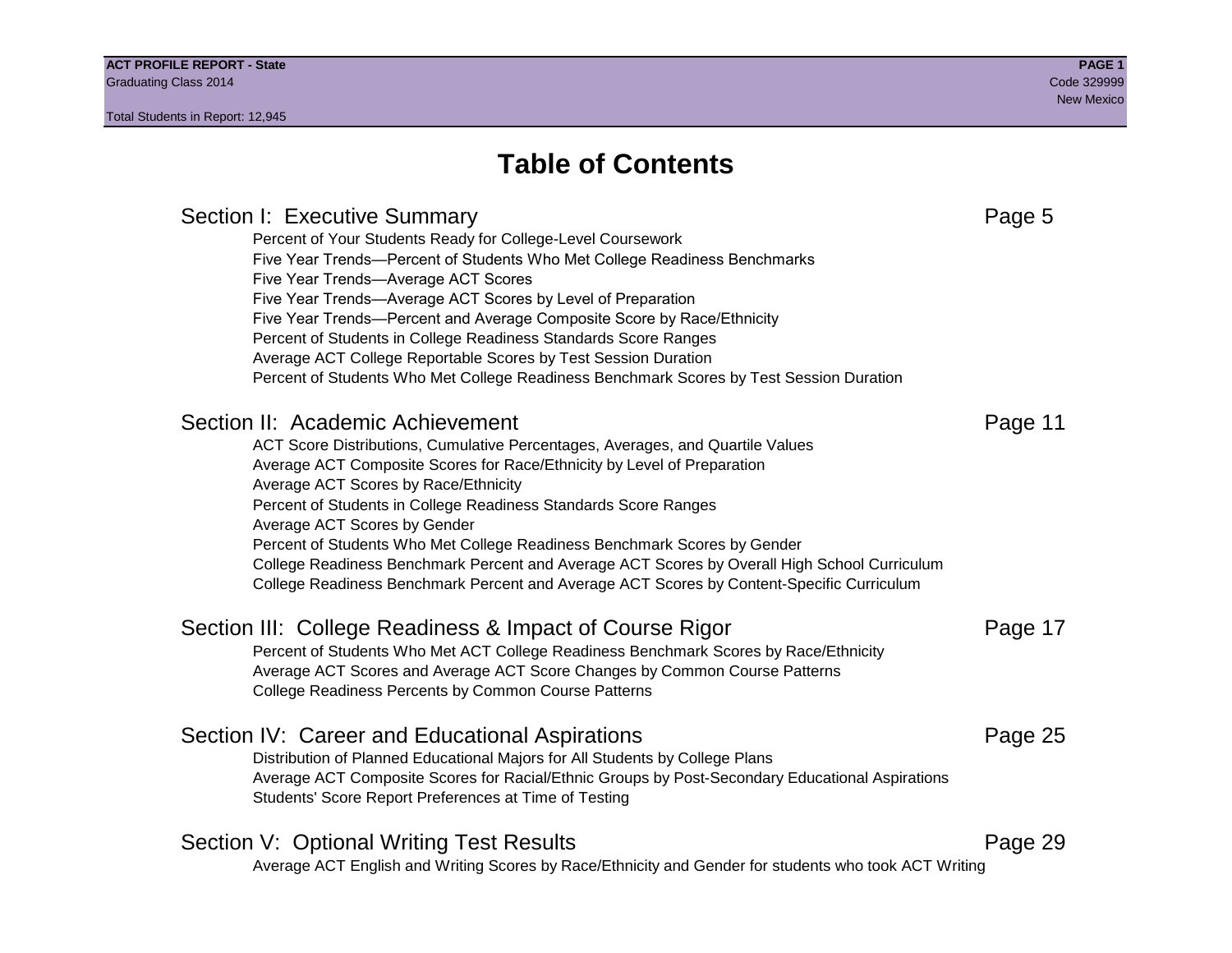Total Students in Report: 12,945

This report provides information about the performance of your 2014 graduating seniors who took the ACT as sophomores, juniors, or seniors; and self-reported at the time of testing that they were scheduled to graduate in 2014. Beginning with the Graduating Class of 2013, all students whose scores are college reportable, both standard and extended time tests, are now included in the report.

This report focuses on:

**Performance** - student test performance in the context of college readiness

**Access** - number of your graduates exposed to college entrance testing and the percent of race/ethnicity participation

**Course Selection** - percent of students pursuing a core curriculum

**Course Rigor** - impact of rigorous coursework on achievement

**College Readiness** - percent of students meeting ACT College Readiness Benchmark Scores in each content area

**Awareness** - extent to which student aspirations match performance

**Articulation** - colleges and universities to which your students send test results

Each year, test data for a school, district, and the state represents a different cohort of students. ACT encourages educators to focus on trends (3, 5, 10 years), not year-to-year changes. Such changes can represent normal – even expected – fluctuations. On the other hand, trend lines offer more insight into what is happening in a school, district, or the state.

Furthermore, ACT encourages educators to measure student performance in the context of college readiness measures. The focus should be on the number and percentage of students who met or exceeded ACT's College Readiness Benchmark Scores, a measure that is much more meaningful and understandable than an average composite score for a group of students.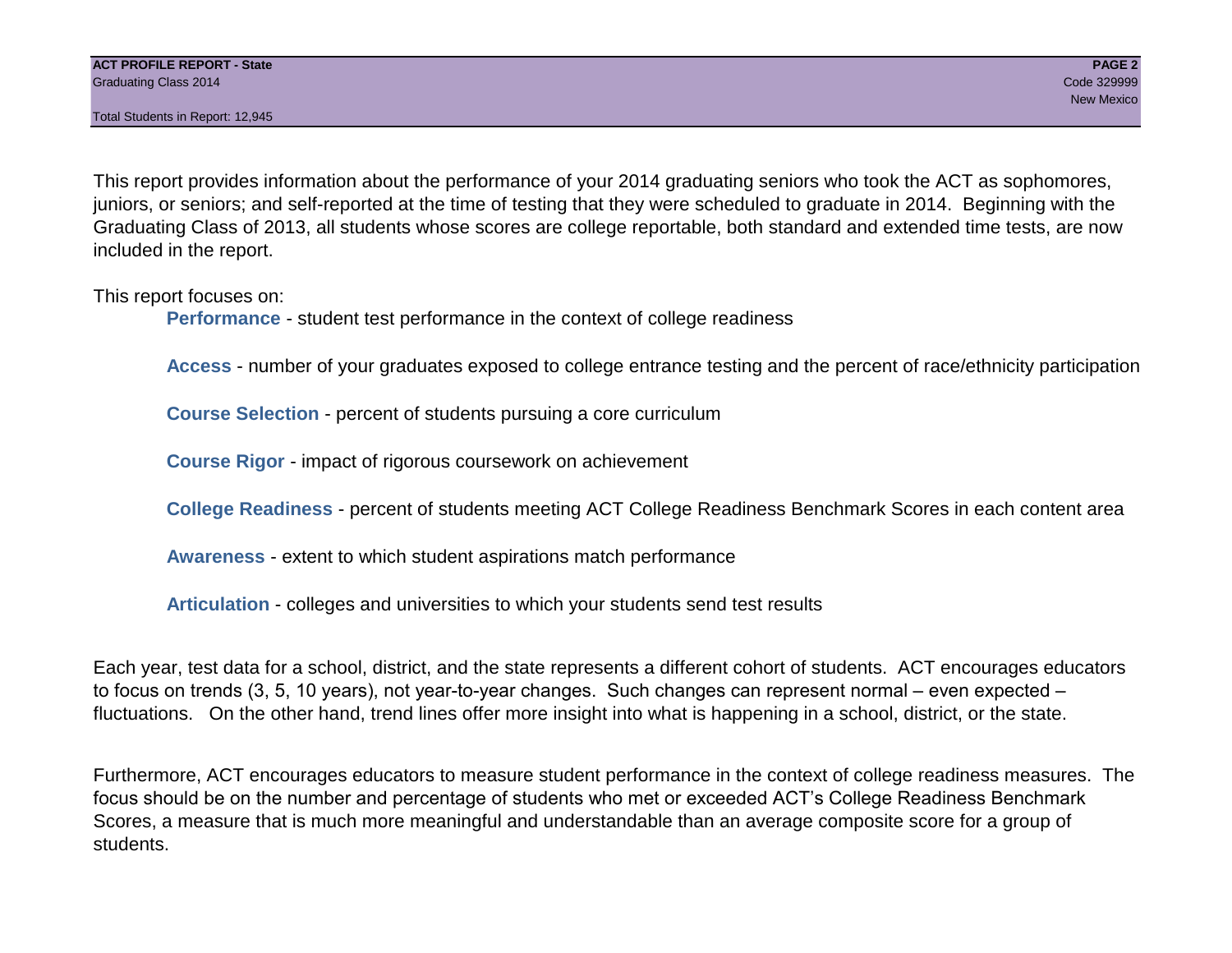Total Students in Report: 12,945

### **The ACT is a curriculum-based measure of college readiness. ACT components include:**

Tests of academic achievement in English, math, reading, science, and writing (optional) High school grade and course information Student Profile Section Career Interest Inventory

### **The ACT:**

Every few years, ACT conducts the **ACT National Curriculum Survey** to ensure its curriculum-based assessment tools accurately measure the skills high school teachers teach and instructors of entry-level college courses expect. The ACT is the only college readiness test designed to reflect the results of such a survey.

ACT's **College Readiness Standards** are sets of statements intended to help students, parents and educators understand the meaning of test scores. The standards relate test scores to the types of skills needed for success in high school and beyond. They serve as a direct link between what students have learned and what they are ready to do next. The ACT is the only college readiness test for which scores can be tied directly to standards. *Connecting College Readiness Standards to the Classroom* interpretive guides can be found at www.act.org/standard/infoserv.html.

Only the ACT reports **College Readiness Benchmark Scores** – A benchmark score is the minimum score needed on an ACT subject-area test to indicate a 50% chance of obtaining a B or higher or about a 75% chance of obtaining a C or higher in the corresponding credit-bearing college courses, which include English Composition, Algebra, Social Science and Biology. These scores were empirically derived based on the actual performance of students in college. The College Readiness Benchmark Scores, updated in August of 2013, are:

| College Course/Course Area | <b>ACT Test</b> | <b>Benchmark Score</b> |
|----------------------------|-----------------|------------------------|
| <b>English Composition</b> | English         | 18                     |
| Algebra                    | Mathematics     | 22                     |
| <b>Social Sciences</b>     | Reading         | 22                     |
| Biology                    | Science         | 23                     |

For more information, go to www.act.org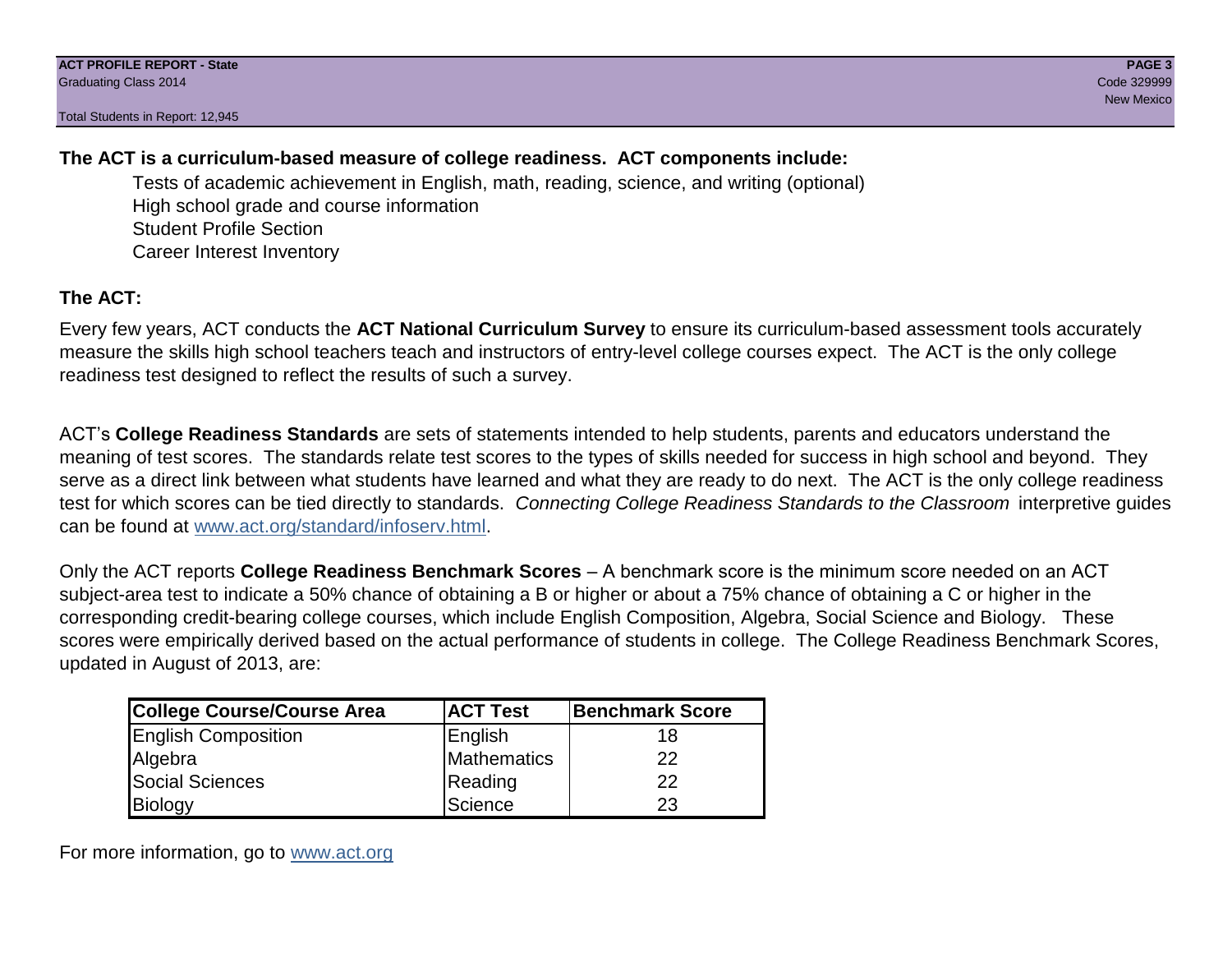### **How to Improve Scores and Increase College Readiness**

18% of your students met all four ACT College Readiness Benchmark Scores (Table 1.1). To improve students' scores and increase the percentage of students identified as college ready, ACT suggests:

PROVIDING ACCESS FOR ALL STUDENTS TO TAKE THE ACT: 12,945 of your students are included in this report (the 'cohort'). Increasing access insures that more students have the opportunity to consider college and allows the reader to use this report to evaluate how well courses and instructional programs are preparing students for college and work.

MAKING CORE CURRICULUM A PRIORITY: Emphasize the need for all students to develop college and work ready skills, regardless of postsecondary aspirations. 79% of the students in the cohort reported taking courses that would be considered 'Core or More' (Table 1.4).

MAKING SURE STUDENTS ARE TAKING THE RIGHT KINDS OF COURSES: Table 3.2 reports 3% of the cohort took less than three years of math courses. Of these students, 9% were college ready. 10% of the cohort reported taking a course sequence of Algebra I, Algebra II, and Geometry. 8% of these students were college ready. In comparison, 37% of the students who took 3 or more years of math beyond Algebra I, Algebra II, and Geometry were college ready. Getting more students ready for Algebra prior to 9th grade will increase the chances that students will be prepared for and take advanced-level math courses.

Similarly, Table 3.2 reports 15% of the cohort took less than three years of natural science courses. 13% of these students were college ready. In comparison, 31% of students who took at least three years of science coursework were college ready.

EVALUATING RIGOR OF COURSES: Table 2.6 reports the percentage of students falling in each of the ACT College Readiness Standards score ranges. For example, approximately 59% of the cohort fall into the lowest three Mathematics score ranges. To increase these students' achievement, identify the standards they should focus on next by accessing ACT's College Readiness Standards at www.act.org/standard.

PLAN GUIDANCE ACTIVITIES BASED ON STUDENTS' CAREER AND COLLEGE ASPIRATIONS: Data in Tables 4.1 and 4.2 enable the reader to determine if aspirations are consistent with academic performance and whether among students with similar aspirations, academic performance is consistent across racial/ethnic groups.

For more information on interpreting data in this report, or to learn how ACT can help your students improve their readiness for college and the workplace, contact ACT Customer Service at 319-337-1309 or customerservices@act.org.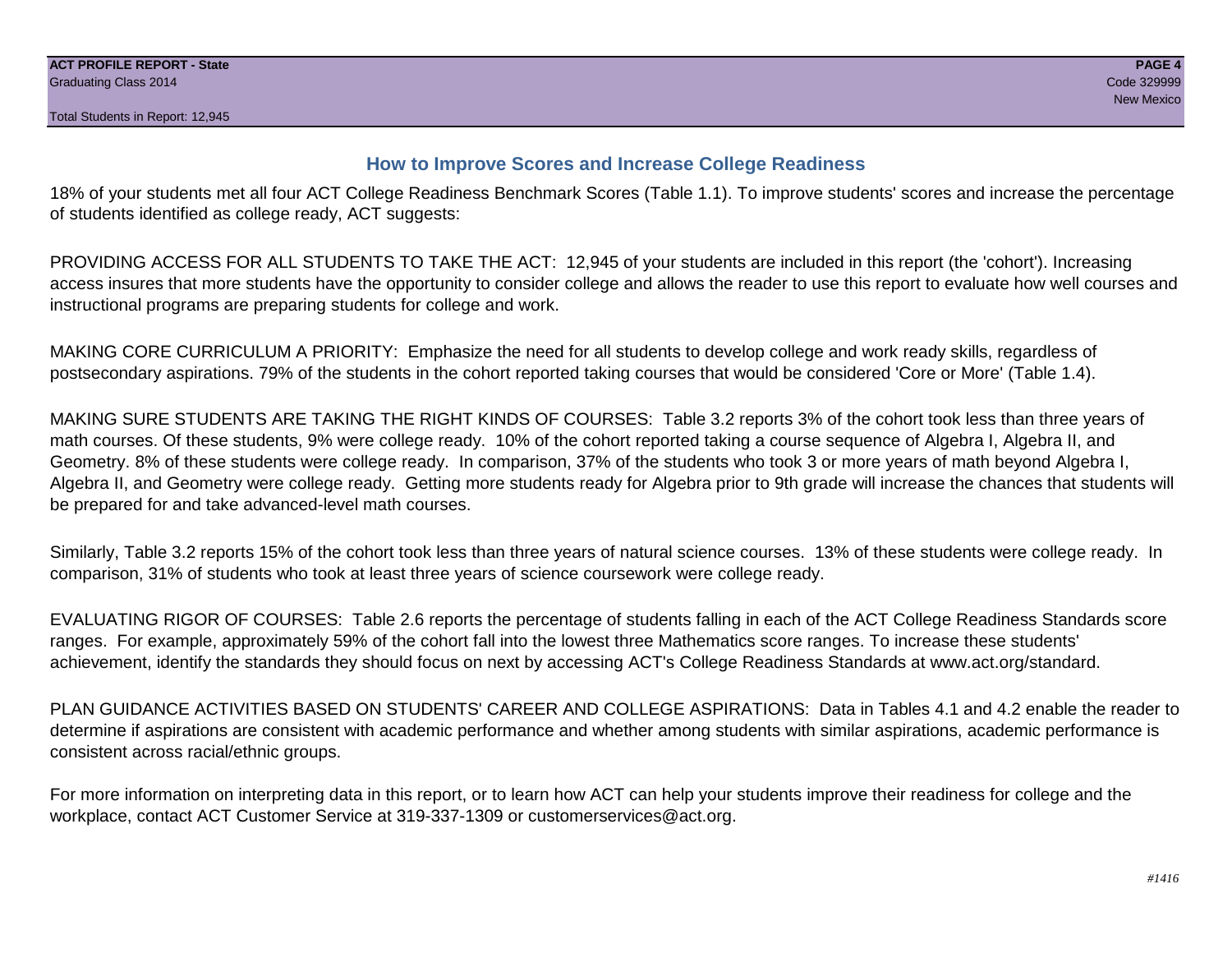**ACT PROFILE REPORT - State: SECTION I, EXECUTIVE SUMMARY PAGE 5** Graduating Class 2014 Code 329999

Total Students in Report: 12,945

New Mexico and the contract of the contract of the contract of the contract of the contract of the contract of

# Section I Executive Summary

Beginning in August of 2013, all students whose scores are college reportable, both standard and extended time tests, are now included. Also beginning in August 2013 Graduating Class data, College Readiness Benchmarks for Reading and Science were updated to reflect the most recent college coursework research.

> To find the results of only standard time or extended time test takers, refer to Tables 1.7 and 1.8 on page 10.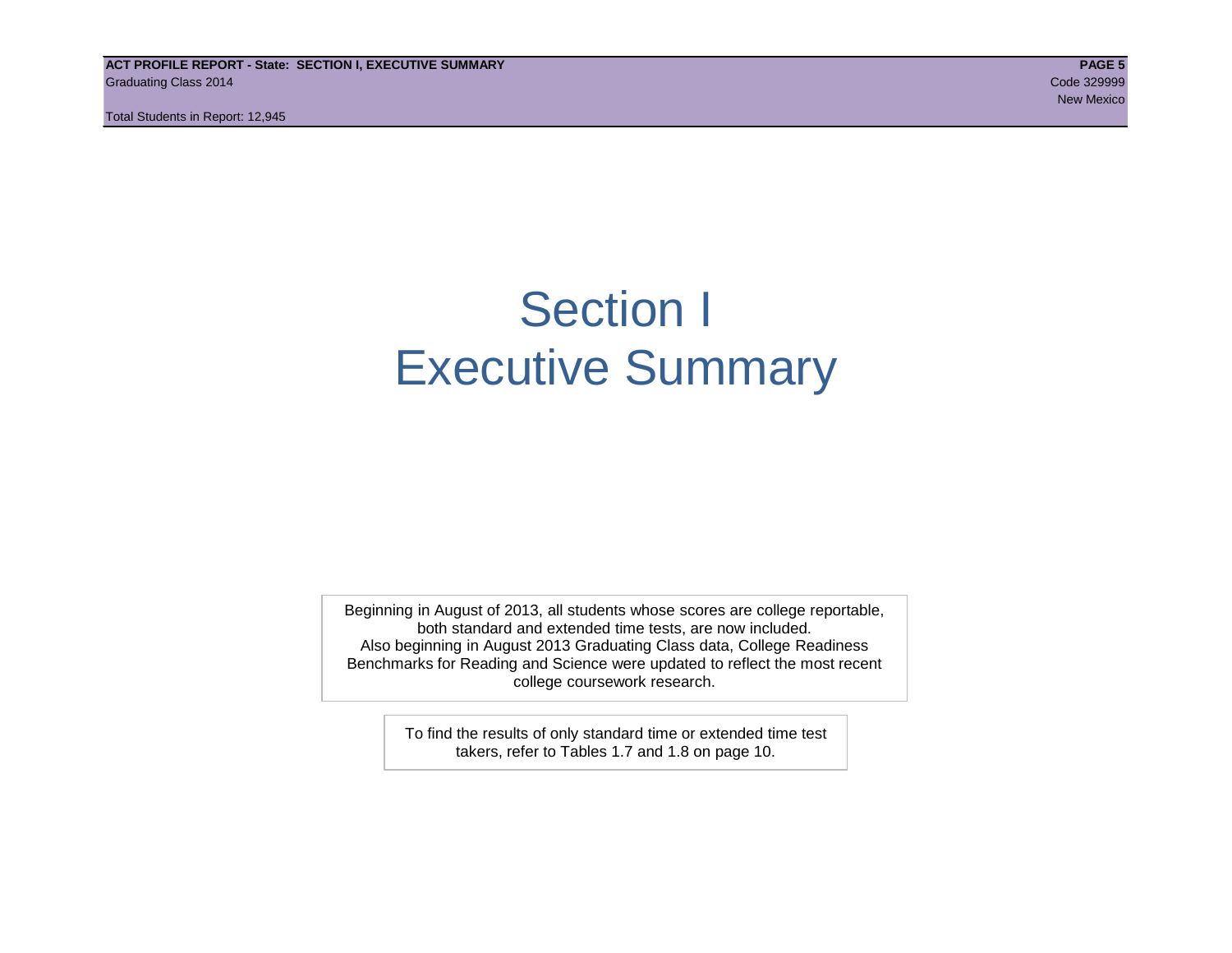#### **ACT PROFILE REPORT - State: SECTION I, EXECUTIVE SUMMARY PAGE 6** Graduating Class 2014 Code 329999

New Mexico and the contract of the contract of the contract of the contract of the contract of the contract of

Total Students in Report: 12,945





**A benchmark score is the minimum score needed on an ACT subject-area test to indicate a 50% chance of obtaining a B or higher or about a 75% chance of obtaining a C or higher in the corresponding credit-bearing college course.**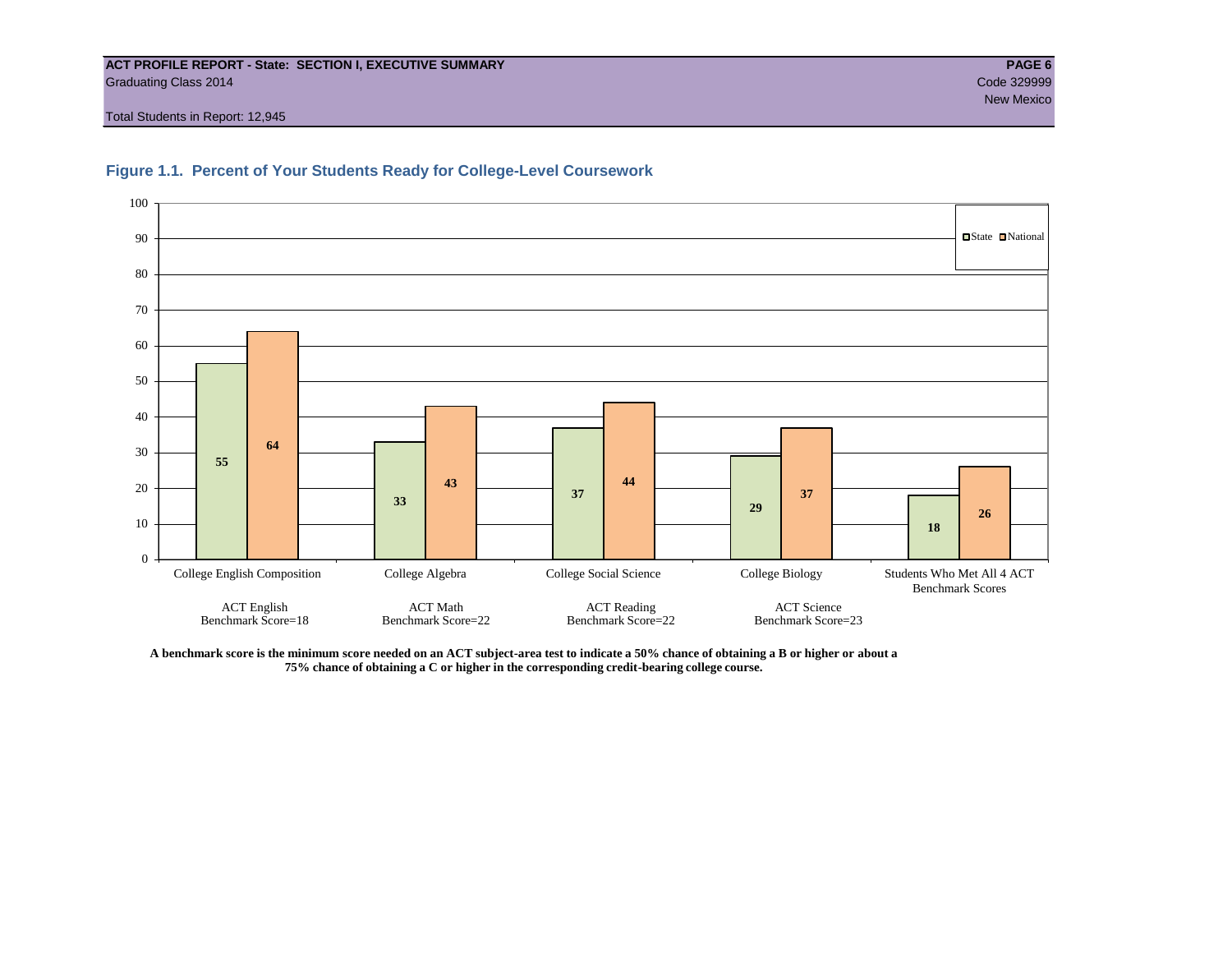#### **ACT PROFILE REPORT - State: SECTION I, EXECUTIVE SUMMARY PAGE 7** Graduating Class 2014 Code 329999

Total Students in Report: 12,945

|      |               | <b>Number of Students</b> |                | <b>Percent Who Met Benchmarks</b> |                    |          |              |          |                |          |                     |          |  |
|------|---------------|---------------------------|----------------|-----------------------------------|--------------------|----------|--------------|----------|----------------|----------|---------------------|----------|--|
|      | <b>Tested</b> |                           | <b>English</b> |                                   | <b>Mathematics</b> |          | Reading      |          | <b>Science</b> |          | <b>Met All Four</b> |          |  |
| Year | <b>State</b>  | <b>National</b>           | <b>State</b>   | National                          |                    | National | <b>State</b> | National |                | National | <b>State</b>        | National |  |
| 2010 | 12.679        | ,568,835                  | 59             | 66                                | 32                 | 43       | 47           | 52       | 22             | 29       |                     | 24       |  |
| 2011 | 13,599        | 1,623,112                 | 55             | 66                                | 32                 | 45       | 44           | 52       | 21             | 30       |                     | 25       |  |
| 2012 | 13,792        | 1,666,017                 | 57             | 67                                | 33                 | 46       | 45           | 52       | 22             | 31       |                     | 25       |  |
| 2013 | 13,423        | 1,799,243                 | 56             | 64                                | 33                 | 44       | 38           | 44       | 29             | 36       | 19                  | 26       |  |
| 2014 | 12,945        | 1,845,787                 | 55             | 64                                | 33                 | 43       | 37           | 44       | 29             | 37       | 18                  | 26       |  |

#### **Table 1.1. Five Year Trends—Percent of Students Who Met College Readiness Benchmarks**

#### **Table 1.2. Five Year Trends—Average ACT Scores**

|      |              | <b>Number of Students</b> |              |                | <b>Average ACT Scores</b> |                 |                |                 |                |          |                  |          |  |
|------|--------------|---------------------------|--------------|----------------|---------------------------|-----------------|----------------|-----------------|----------------|----------|------------------|----------|--|
|      |              | Tested                    |              | <b>English</b> | <b>Mathematics</b>        |                 | <b>Reading</b> |                 | <b>Science</b> |          | <b>Composite</b> |          |  |
| Year | <b>State</b> | <b>National</b>           | <b>State</b> | National       |                           | <b>National</b> | State          | <b>National</b> |                | National | <b>State</b>     | National |  |
| 2010 | 12.679       | .568.835                  | 19.3         | 20.5           | 19.7                      | 21.0            | 20.5           | 21.3            | 20.2           | 20.9     | 20.1             | 21.0     |  |
| 2011 | 13,599       | ,623,112                  | 19.0         | 20.6           | 19.5                      | 21.1            | 20.2           | 21.3            | 20.0           | 20.9     | 19.8             | 21.1     |  |
| 2012 | 13,792       | .666,017                  | 19.0         | 20.5           | 19.6                      | 21.1            | 20.3           | 21.3            | 20.0           | 20.9     | 19.9             | 21.1     |  |
| 2013 | 13,423       | .799.243                  | 19.0         | 20.2           | 19.7                      | 20.9            | 20.4           | 21.1            | 20.1           | 20.7     | 19.9             | 20.9     |  |
| 2014 | 12,945       | ,845,787                  | 18.9         | 20.3           |                           | 20.9            | 20.5<br>21.3   |                 | 20.1           | 20.8     | 19.9             | 21.0     |  |

#### **Table 1.3. Five Year Trends—Average ACT Scores Nationwide**

|      | <b>Number of Students</b> |                | <b>Average ACT Scores</b> |         |                |                  |  |  |  |  |  |  |  |
|------|---------------------------|----------------|---------------------------|---------|----------------|------------------|--|--|--|--|--|--|--|
| Year | Tested                    | <b>English</b> | <b>Mathematics</b>        | Reading | <b>Science</b> | <b>Composite</b> |  |  |  |  |  |  |  |
| 2010 | ,568,835                  | 20.5           | 21.0                      | 21.3    | 20.9           | 21.0             |  |  |  |  |  |  |  |
| 2011 | ,623,112                  | 20.6           | 21.1                      | 21.3    | 20.9           | 21.1             |  |  |  |  |  |  |  |
| 2012 | ,666,017                  | 20.5           | 21.1                      | 21.3    | 20.9           | 21.1             |  |  |  |  |  |  |  |
| 2013 | 1,799,243                 | 20.2           | 20.9                      | 21.1    | 20.7           | 20.9             |  |  |  |  |  |  |  |
| 2014 | 845,787                   | 20.3           | 20.9                      | 21.3    | 20.8           | 21.0             |  |  |  |  |  |  |  |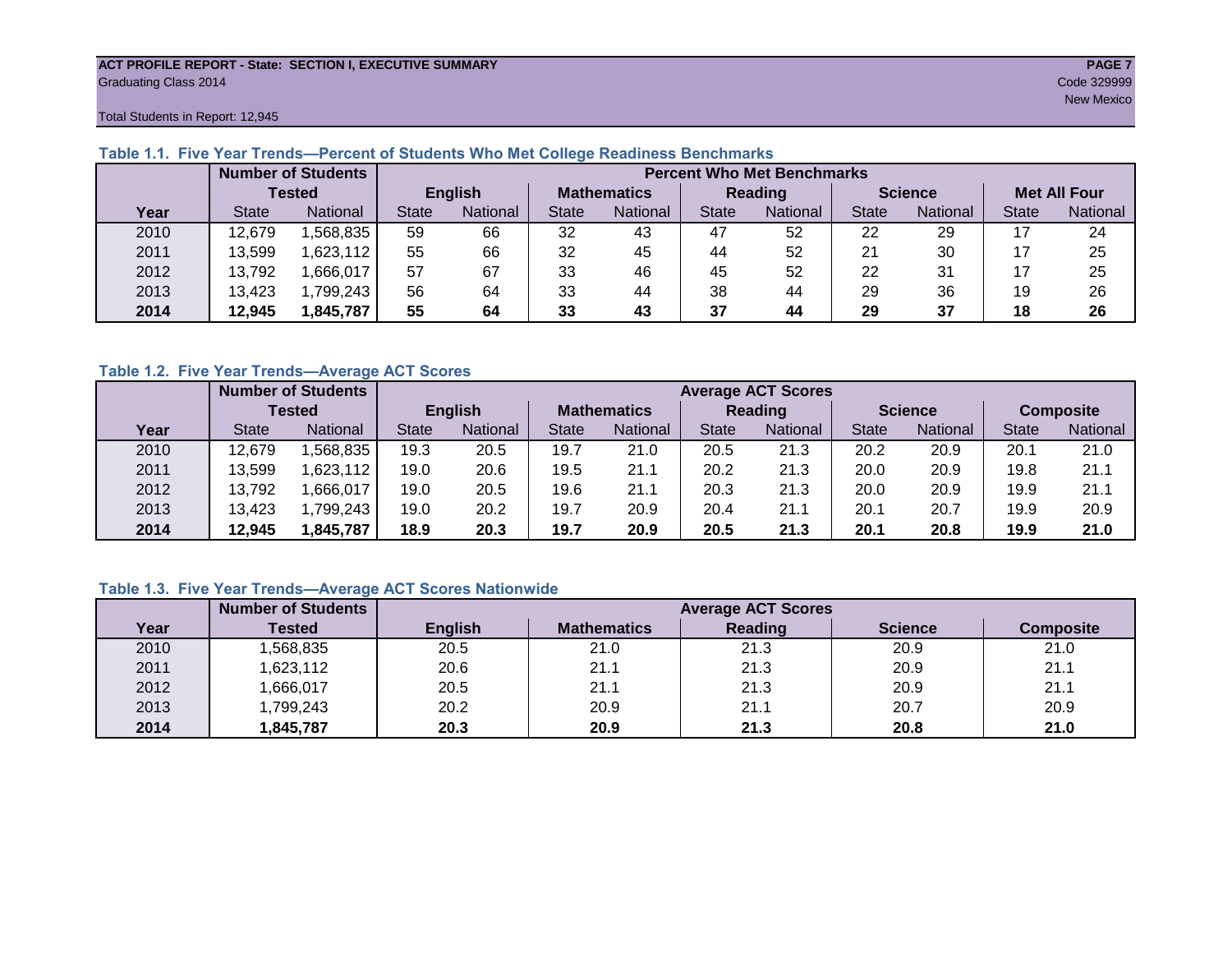#### **ACT PROFILE REPORT - State: SECTION I, EXECUTIVE SUMMARY PAGE 8 Graduating Class 2014** Code 329999 Code 329999

#### Total Students in Report: 12,945

|      |                   | <b>Number of Students</b><br><b>Tested</b> |      | Percent <sup>2</sup> |         | <b>English</b> |         | <b>Mathematics</b> |         | <b>Reading</b> | <b>Science</b> |           | Composite |           |
|------|-------------------|--------------------------------------------|------|----------------------|---------|----------------|---------|--------------------|---------|----------------|----------------|-----------|-----------|-----------|
|      |                   |                                            | Core | <b>Less</b>          |         |                |         |                    |         |                |                |           |           |           |
|      | Core or           | Less than                                  | or   | than                 | Core or | Less than      | Core or | Less than          | Core or | Less than      | Core or        | Less than | Core or   | Less than |
| Year | More <sup>1</sup> | Core                                       | More | Core                 | More    | Core           | More    | Core               | More    | Core           | <b>More</b>    | Core      | More      | Core      |
| 2010 | 9,536             | 2,849                                      | 75   | 22                   | 20.1    | 17.1           | 20.3    | 17.9               | 21.2    | 18.6           | 20.8           | 18.5      | 20.7      | 18.2      |
| 2011 | 10.472            | 2,929                                      | 77   | 22                   | 19.6    | 16.9           | 20.0    | 17.8               | 20.8    | 18.3           | 20.6           | 18.3      | 20.4      | 17.9      |
| 2012 | 10.903            | 2,746                                      | 79   | 20                   | 19.5    | 17.0           | 20.1    | 18.0               | 20.7    | 18.6           | 20.4           | 18.5      | 20.3      | 18.2      |
| 2013 | 10.742            | 2.481                                      | 80   | 18                   | 19.4    | 17.3           | 20.1    | 18.3               | 20.8    | 18.8           | 20.5           | 18.7      | 20.3      | 18.4      |
| 2014 | 10.248            | 2,540                                      | 79   | 20                   | 19.4    | 17.2           | 20.1    | 18.2               | 20.9    | 19.1           | 20.5           | 18.7      | 20.4      | 18.4      |

#### **Table 1.4. Five Year Trends—Average ACT Scores by Level of Preparation**

<sup>1</sup>"Core or More" results correspond to students taking four or more years of English AND three or more years each of math, social studies, and natural science.

 $2$ Percent of all students tested. Numbers will not add up to 100% due to student non-response.

#### **Table 1.5. Five Year Trends—Percent and Average Composite Score by Race/Ethnicity**

|                                        |        | 2010            |      |        | 2011 |      | 2012   |     |      | 2013   |     |      | 2014   |     |      |
|----------------------------------------|--------|-----------------|------|--------|------|------|--------|-----|------|--------|-----|------|--------|-----|------|
|                                        | N      | %               | Ava  | N      | %    | Avg  | N      | %   | Avg  | N      | %   | Ava  | N      | %   | Avg  |
| <b>All Students</b>                    | 12.679 | 100             | 20.1 | 13,599 | 100  | 19.8 | 13.792 | 100 | 19.9 | 13.423 | 100 | 19.9 | 12.945 | 100 | 19.9 |
| <b>Black/African American</b>          | 253    | າ               | 19.0 | 208    |      | 18.5 | 202    |     | 18.8 | 187    |     | 18.7 | 169    |     | 18.6 |
| American Indian/Alaska Native          | .293   | 10              | 17.0 | .369   | 10   | 16.4 | ,350   | 10  | 16.9 | ,252   | 9   | 16.7 | 1.146  |     | 16.7 |
| White                                  | 4,305  | 34              | 22.5 | 4,143  | 30   | 22.3 | 3,941  | 29  | 22.4 | 3,756  | 28  | 22.5 | 3,543  | 27  | 22.6 |
| Hispanic/Latino                        | 4,569  | 36              | 18.6 | 6,454  | 47   | 18.6 | 6,991  | 51  | 18.8 | 6.903  | 51  | 18.9 | 6.839  | 53  | 18.8 |
| Asian                                  | 252    | C               | 22.2 | 220    |      | 22.7 | 223    | ົ   | 22.2 | 219    | റ   | 22.4 | 270    |     | 23.1 |
| Native Hawaiian/Other Pacific Islander | 0      |                 |      | 22     |      | 19.1 | 20     |     | 18.3 | 32     |     | 19.7 | 17     |     | 20.8 |
| Two or more races                      | 707    | 6               | 21.2 | 382    |      | 21.4 | 402    |     | 21.7 | 379    | 3   | 21.5 | 367    |     | 21.3 |
| Prefer not to respond/No response      | ,300   | 10 <sup>°</sup> | 19.3 | 801    |      | 20.6 | 663    | 5   | 20.7 | 695    | h   | 20.9 | 594    |     | 21.1 |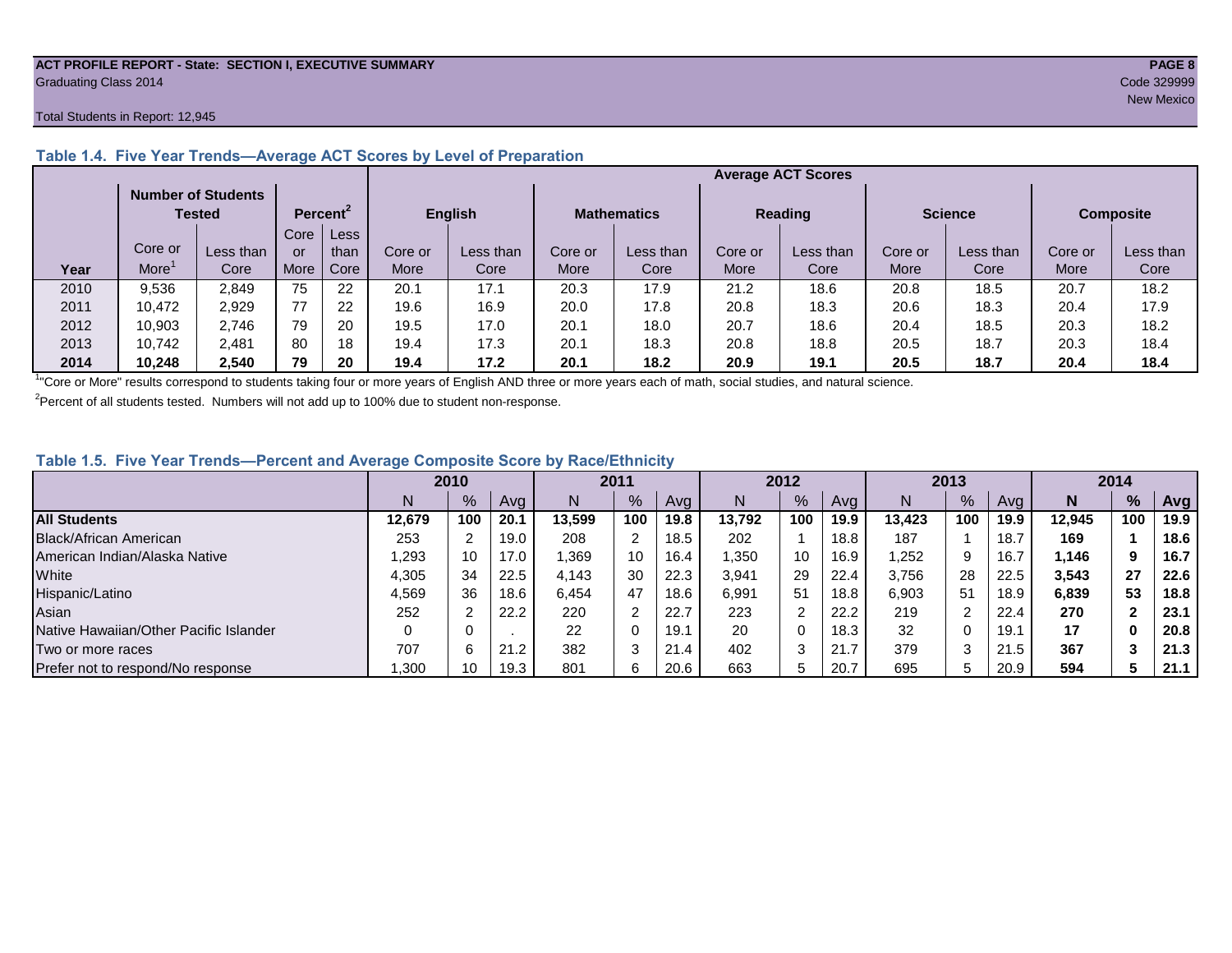#### **ACT PROFILE REPORT - State: SECTION I, EXECUTIVE SUMMARY PAGE 9** Code 329999 Craduating Class 2014 Code 329999 Code 329999 Code 329999 Code 329999 Code 329999 Code 329999 Code 329999 Code 329999 Code 329999 Code 329999 Code 329999 Code 329999 Code 329999 Code 329999 Code 329999 Code 329

new Mexico in the control of the control of the control of the control of the control of the Mexico in the Mexico

#### Total Students in Report: 12,945

#### **Table 1.6. Percent of Students in College Readiness Standards Score Ranges**

| <b>CRS</b>                 | <b>English</b>         | <b>Mathematics</b>     | <b>Reading</b>          | <b>Science</b>      |
|----------------------------|------------------------|------------------------|-------------------------|---------------------|
| Range                      | (Benchmark = $18$ )    | (Benchmark = $22$ )    | (Benchmark = $22$ )     | (Benchmark = $23$ ) |
|                            | 100%                   | 100%                   | 100%                    | 100%                |
| $1 - 12$                   | 50%<br>14%<br>13%      | 50%<br>1%<br>$1\%$     | 50%<br>7%<br>7%         | 50%<br>6%<br>$5\%$  |
|                            | $0\%$                  | $0\%$                  | $0\%$                   | $0\%$               |
| $13 - 15$                  | 100%                   | 100%                   | 100%                    | 100%                |
|                            | 50%<br>19%<br>14%      | 50%<br>17%<br>14%      | 50%<br>15%<br>13%       | 50%<br>11%<br>10%   |
|                            | $0\%$                  | $0\%$                  | $0\%$                   | $0\%$               |
|                            | 100%                   | 100%                   | 100%                    | 100%                |
| 16-19                      | 50%<br>22%<br>18%      | 41%<br>33%<br>50%      | 26%<br>50%<br>22%       | 31%<br>50%<br>24%   |
|                            | $0\%$                  | $0\%$                  | $0\%$                   | $0\%$               |
|                            | 100%                   | 100%                   | 100%                    | 100%                |
| $20 - 23$                  | 50%<br>22%<br>23%      | 50%<br>19%<br>18%      | 50%<br>24%<br>24%       | 31%<br>29%<br>50%   |
|                            | $0\%$                  | $0\%$                  | $0\%$                   | 0%                  |
|                            | 100%                   | 100%                   | 100%                    | 100%                |
| 24-27                      | 50%<br>16%<br>13%      | 50%<br>21%<br>16%      | 50%<br>14%<br>13%       | 50%<br>20%<br>16%   |
|                            | $0\%$                  | $0\%$                  | $0\%$                   | 0%                  |
|                            | 100%                   | 100%                   | 100%                    | 100%                |
| 28-32                      | 50%<br>10%<br>7%       | 50%<br>$9\%$<br>$6\%$  | 50%<br>14%<br>11%       | 50%<br>7%<br>$5\%$  |
|                            | $0\%$                  | $0\%$                  | $0\%$                   | $0\%$               |
|                            | 100%                   | 100%                   | 100%                    | 100%                |
| 33-36                      | 50%                    | 50%                    | 50%                     | 50%                 |
|                            | $5\%$<br>$3%$<br>$0\%$ | $3%$<br>$1\%$<br>$0\%$ | $5\%$<br>$4\%$<br>$0\%$ | $3%$<br>2%<br>$0\%$ |
|                            | 100%                   | 100%                   | 100%                    | 100%                |
|                            | 64%<br>55%             |                        |                         |                     |
| % At or Above<br>Benchmark | 50%                    | 43%<br>50%<br>33%      | 44%<br>37%<br>50%       | 37%<br>50%<br>29%   |
|                            | $0\%$                  | $0\%$                  | $0\%$                   | $0\%$               |
|                            |                        | $=$ State              | $=$ National            |                     |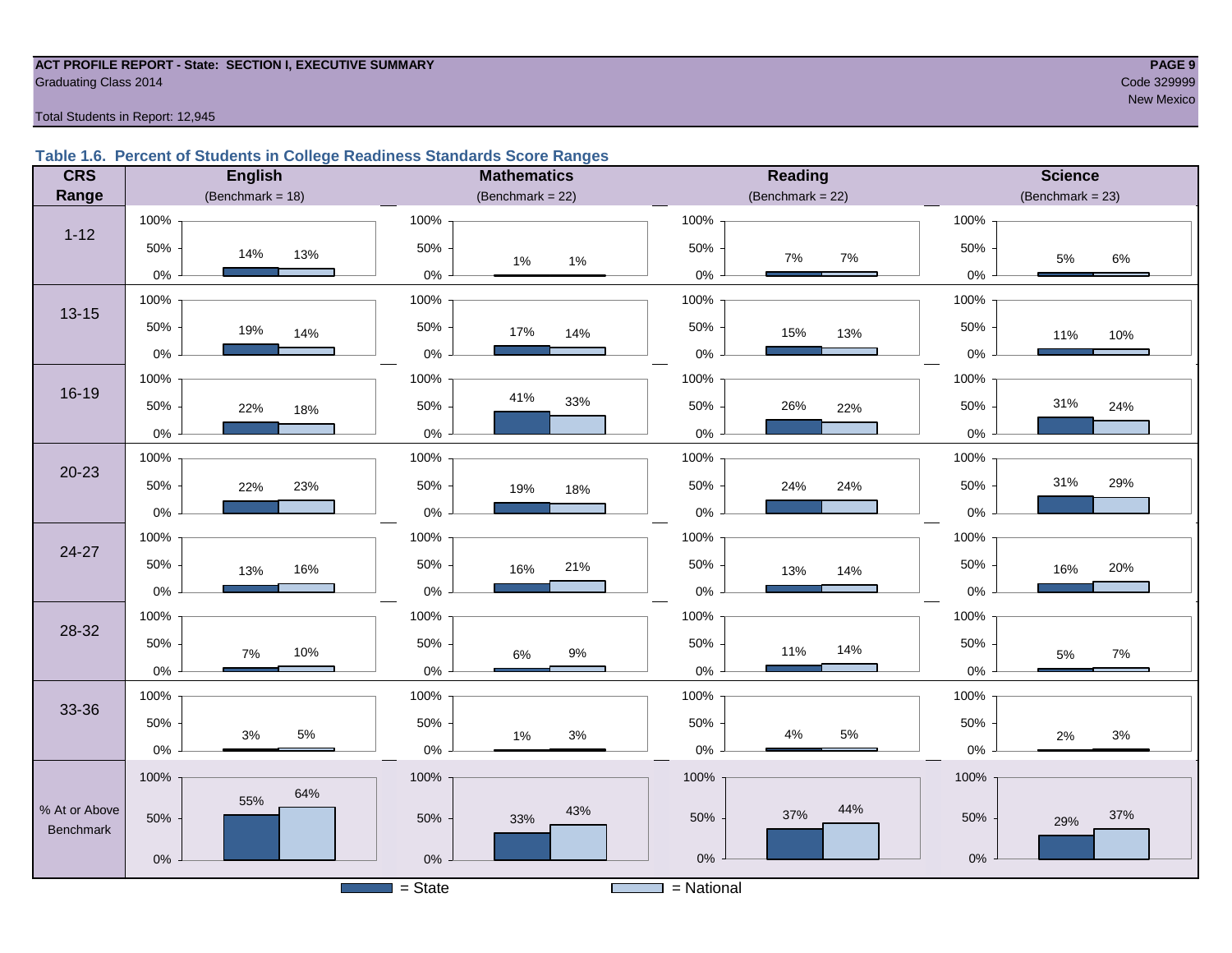#### **ACT PROFILE REPORT- State: SECTION II, ACADEMIC ACHIEVEMENT PAGE 10** Graduating Class 2014 Code 329999

Total Students in Report: 12,945

| <b>Student Group</b> | <b>Test Session</b>  |          |         | <b>Average ACT Scores</b> |             |         |         |           |  |  |  |  |  |
|----------------------|----------------------|----------|---------|---------------------------|-------------|---------|---------|-----------|--|--|--|--|--|
|                      | <b>Duration</b>      | N        | Percent | English                   | Mathematics | Reading | Science | Composite |  |  |  |  |  |
|                      | <b>Standard Time</b> | 12,775   | 99      | 18.9                      | 19.7        | 20.5    | 20.1    | 19.9      |  |  |  |  |  |
| <b>State</b>         | <b>Extended Time</b> | 170      |         | 18.1                      | 18.9        | 21.0    | 20.2    | 19.6      |  |  |  |  |  |
|                      | Total                | 12,945   | 100     | 18.9                      | 19.7        | 20.5    | 20.1    | 19.9      |  |  |  |  |  |
|                      | <b>Standard Time</b> | ,769,033 | 96      | 20.5                      | 21.0        | 21.4    | 20.9    | 21.1      |  |  |  |  |  |
| <b>National</b>      | <b>Extended Time</b> | 76.754   | 4       | 16.2                      | 17.8        | 18.5    | 18.1    | 17.8      |  |  |  |  |  |
|                      | Total                | ,845,787 | 100     | 20.3                      | 20.9        | 21.3    | 20.8    | 21.0      |  |  |  |  |  |

#### **Table 1.7. Average ACT College Reportable Scores by Test Session Duration**

#### **Table 1.8. Percent of Students Who Met College Readiness Benchmark Scores by Test Session Duration**

| <b>Student Group</b> | <b>Test Session</b>  |         |             | <b>Percent of Students</b> |         | Met      |
|----------------------|----------------------|---------|-------------|----------------------------|---------|----------|
|                      | <b>Duration</b>      | English | Mathematics | Reading                    | Science | All Four |
|                      | Standard Time        | 55      | 33          | 37                         | 29      | 18       |
| <b>State</b>         | <b>Extended Time</b> | 49      | 27          | 41                         | 32      | 19       |
|                      | Total                | 55      | 33          | 37                         | 29      | 18       |
|                      | Standard Time        | 65      | 44          | 45                         | 37      | 27       |
| <b>National</b>      | <b>Extended Time</b> | 37      | 21          | 30                         | 21      | 15       |
|                      | Total                | 64      | 43          | 44                         | 37      | 26       |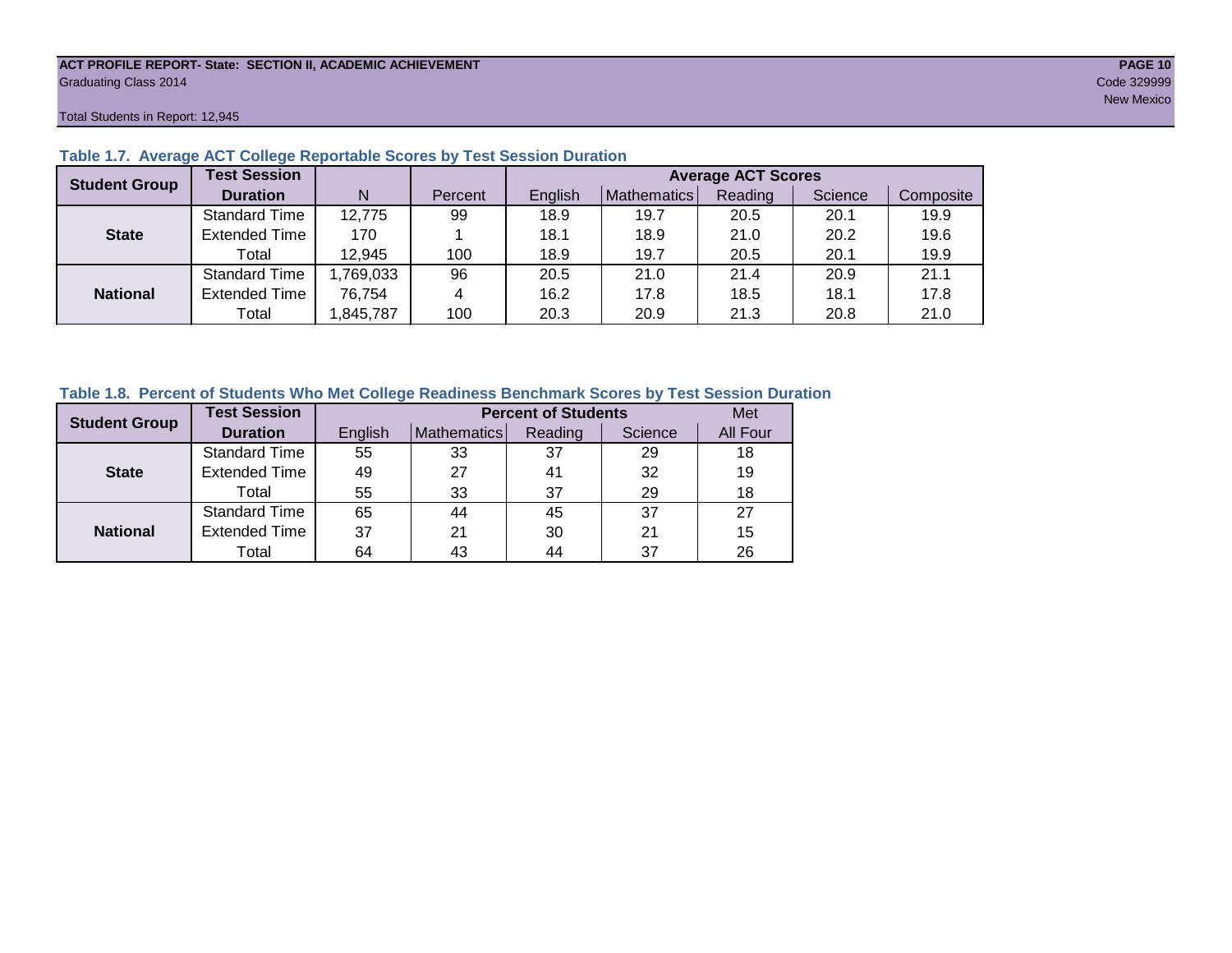# Section II Academic Achievement

Beginning with the Graduating Class of 2013, all students whose scores are college reportable, both standard and extended time tests, are now included. Also beginning with the 2013 Graduating Class data, College Readiness Benchmarks for Reading and Science were updated to reflect the most recent college coursework research.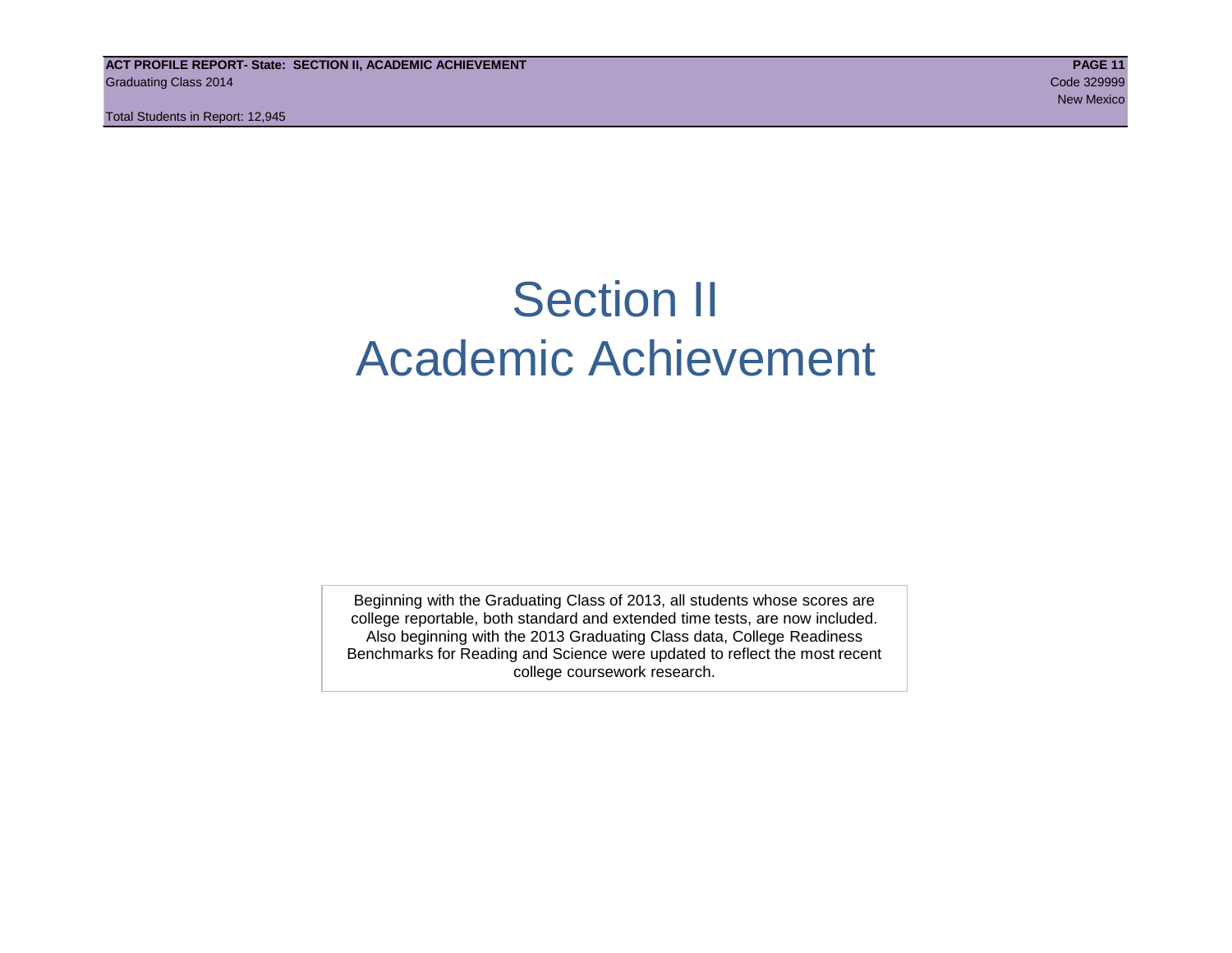## **ACT PROFILE REPORT- State: SECTION II, ACADEMIC ACHIEVEMENT PAGE 12** Code 329999<br>
Code 329999<br>
New Mexico

Total Students in Report: 12,945

|  | Table 2.1. ACT Score Distributions, Cumulative Percentages (CP <sup>1</sup> ), and Score Averages |  |  |  |
|--|---------------------------------------------------------------------------------------------------|--|--|--|
|  |                                                                                                   |  |  |  |

| <b>ACT Scale</b> |          | <b>English</b> |                 | <b>Mathematics</b> |                | Reading        |                | <b>Science</b> |                | <b>Composite</b> | <b>ACT Scale</b> |
|------------------|----------|----------------|-----------------|--------------------|----------------|----------------|----------------|----------------|----------------|------------------|------------------|
| <b>Score</b>     | N        | CP             | N               | CP                 | N              | CP             | N              | CP             | N              | CP               | <b>Score</b>     |
| 36               | 17       | 100            | $\overline{13}$ | 100                | 66             | 100            | 39             | 100            | $\overline{3}$ | 100              | $\overline{36}$  |
| 35               | 99       | 100            | 25              | 100                | 59             | 99             | 52             | 100            | $20\,$         | 100              | 35               |
| 34               | 127      | 99             | 59              | 100                | 161            | 99             | 64             | 99             | 44             | 100              | 34               |
| 33               | 131      | 98             | 58              | 99                 | 188            | 98             | 51             | 99             | 59             | 99               | 33               |
| 32               | 105      | 97             | 69              | 99                 | 306            | 96             | 73             | 98             | 120            | 99               | 32               |
| 31               | 141      | 96             | 73              | 98                 | 268            | 94             | 128            | 98             | 135            | 98               | 31               |
| 30               | 168      | 95             | 122             | 98                 | 303            | 92             | 132            | 97             | 197            | 97               | 30 <sup>°</sup>  |
| 29               | 195      | 94             | 193             | 97                 | 277            | 90             | 81             | 96             | 232            | 96               | 29               |
| 28               | 244      | 92             | 298             | 95                 | 309            | 87             | 202            | 95             | 276            | 94               | 28               |
| 27               | 261      | 91             | 324             | 93                 | 324            | 85             | 368            | 94             | 329            | 92               | 27               |
| 26               | 319      | 89             | 512             | $90\,$             | 382            | 83             | 281            | 91             | 441            | 89               | 26               |
| 25               | 490      | 86             | 620             | 87                 | 423            | 80             | 640            | 89             | 498            | 86               | 25               |
| 24               | 565      | 82             | 660             | 82                 | 524            | 76             | 765            | 84             | 597            | 82               | 24               |
| 23               | 510      | 78             | 679             | $77\,$             | 602            | 72             | 830            | 78             | 671            | 77               | 23               |
| 22               | 703      | 74             | 569             | 71                 | 652            | 68             | 1,059          | $71$           | 747            | 72               | 22               |
| 21               | 784      | 69             | 573             | 67                 | 1,144          | 63             | 974            | 63             | 869            | 66               | 21               |
| 20               | 887      | 62             | 580             | 63                 | 702            | 54             | 1,125          | 56             | 1,032          | 60               | 20               |
| 19               | 729      | 56             | 733             | 58                 | 1,177          | 48             | 1,359          | 47             | 1,031          | 52               | 19               |
| 18               | 611      | 50             | 1,016           | 52                 | 721            | 39             | 966            | 36             | 1,106          | 44               | 18               |
| 17               | 636      | 45             | 1,541           | 45                 | 745            | 34             | 920            | 29             | 1,036          | 35               | 17               |
| 16               | 842      | 40             | 1,958           | 33                 | 735            | 28             | 731            | $22\,$         | 957            | 27               | 16               |
| 15               | 1,105    | 34             | 1,393           | 18                 | 741            | 22             | 554            | 16             | 921            | 20               | 15               |
| 14               | 851      | 25             | 556             | $\overline{7}$     | 664            | 17             | 494            | 12             | 738            | 13               | 14               |
| 13               | 548      | 19             | 230             | $\mathbf 2$        | 581            | 11             | 360            | $\bf 8$        | 522            | $\overline{7}$   | 13               |
| 12               | 505      | 14             | 62              | $\mathbf{1}$       | 458            | $\overline{7}$ | 283            | $\sqrt{5}$     | 250            | $\sqrt{3}$       | 12               |
| 11               | 508      | 11             | 23              | 1                  | 270            | 3              | 205            | 3              | 71             | $\mathbf{1}$     | 11               |
| 10               | 433      | $\overline{7}$ | 5               |                    | 85             | 1              | 101            | $\overline{2}$ | 32             |                  | $10$             |
| 9                | 218      | 3              | $\Omega$        |                    | 36             |                | 68             |                | 9              |                  | 9                |
| 8                | 126      | $\overline{2}$ | $\Omega$        |                    | $\overline{7}$ |                | 22             |                | $\overline{2}$ |                  | 8                |
| $\overline{7}$   | 53       |                | 1               |                    | 21             |                | 13             |                | $\Omega$       |                  | $\overline{7}$   |
| 6                | 18       |                | $\Omega$        |                    | 4              |                | 3              |                | 0              |                  | 6                |
| 5                | 11       |                | $\Omega$        |                    | $\overline{4}$ |                | $\overline{2}$ |                | 0              |                  | 5                |
| 4                | 5        |                | 0               |                    | $\overline{4}$ |                | $\mathbf 0$    |                | 0              |                  | 4                |
| 3                | 0        |                | 0               | 1                  |                |                | $\mathbf 0$    |                | $\mathbf 0$    |                  | 3                |
| $\overline{2}$   | 0        |                | 0               |                    |                |                | 0              |                | $\Omega$       |                  | $\overline{c}$   |
|                  | $\Omega$ | 1              | $\Omega$        | $\overline{1}$     | $\Omega$       |                | $\Omega$       | 1              | $\Omega$       |                  |                  |
| Avg (SD)         |          | 18.9(6.1)      |                 | 19.7(4.7)          |                | 20.5(6.0)      |                | 20.1(4.8)      | 19.9(4.9)      |                  | Avg (SD)         |

<sup>1</sup>CP is the cumulative percent of students at or below a score point.

Note: Shaded portions of columns identify the students who met/exceeded the ACT College Readiness Benchmark Scores.

new Mexico and the contract of the contract of the contract of the contract of the contract of the contract of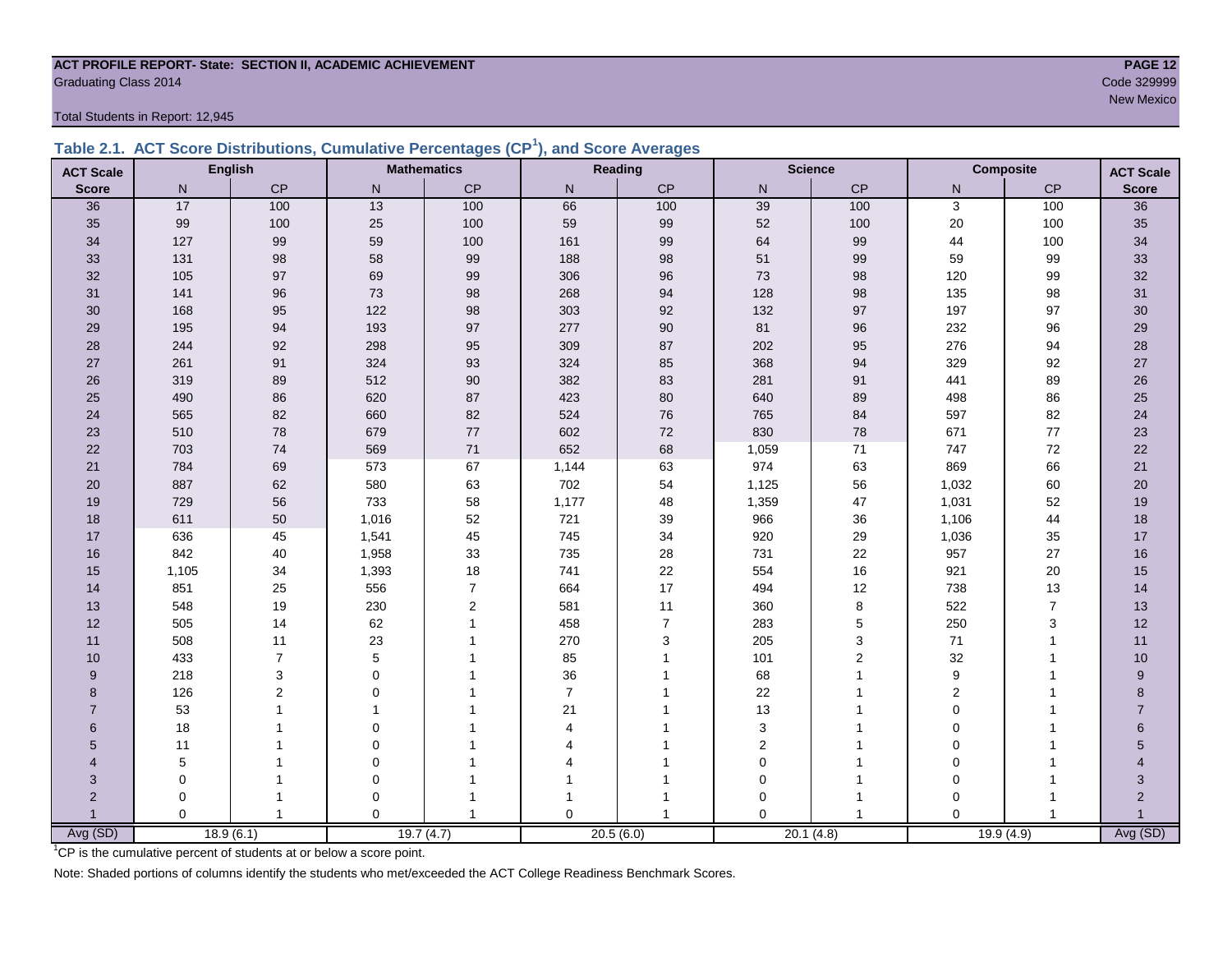#### **ACT PROFILE REPORT- State: SECTION II, ACADEMIC ACHIEVEMENT PAGE 13** Graduating Class 2014 Code 329999

#### Total Students in Report: 12,945

|                  | <b>English</b>          |                         |                          |           |                        |                | Reading                |     | <b>Mathematics</b>    |         |                     |                 |                        |           |                  |
|------------------|-------------------------|-------------------------|--------------------------|-----------|------------------------|----------------|------------------------|-----|-----------------------|---------|---------------------|-----------------|------------------------|-----------|------------------|
|                  |                         |                         |                          |           | <b>Social Studies/</b> |                |                        |     | <b>Pre/Elementary</b> |         | Algebra/ Coordinate |                 | <b>Plane Geometry/</b> |           |                  |
| <b>ACT Scale</b> | <b>Usage/ Mechanics</b> |                         | <b>Rhetorical Skills</b> |           | <b>Sciences</b>        |                | <b>Arts/Literature</b> |     |                       | Algebra |                     | <b>Geometry</b> | <b>Trigonometry</b>    |           | <b>ACT Scale</b> |
| <b>Score</b>     | N                       | <b>CP</b>               | N                        | <b>CP</b> | N                      | <b>CP</b>      | N                      | CP  | N                     | CP      | N                   | <b>CP</b>       | N <sub>1</sub>         | <b>CP</b> | <b>Score</b>     |
| 18               | 289                     | 100                     | 87                       | 100       | 216                    | 100            | 300                    | 100 | 218                   | 100     | 34                  | 100             | 48                     | 100       | 18               |
| 17               | 401                     | 98                      | 122                      | 99        | 489                    | 98             | 622                    | 98  | 289                   | 98      | 73                  | 100             | 33                     | 100       | 17               |
| 16               | 319                     | 95                      | 366                      | 98        | 613                    | 95             | 626                    | 93  | 385                   | 96      | 189                 | 99              | 255                    | 99        | 16               |
| 15               | 387                     | 92                      | 596                      | 96        | 457                    | 90             | 663                    | 88  | 450                   | 93      | 403                 | 98              | 535                    | 97        | 15               |
| 14               | 442                     | 89                      | 683                      | 91        | 825                    | 86             | 552                    | 83  | 713                   | 90      | 713                 | 95              | 695                    | 93        | 14               |
| 13               | 708                     | 86                      | 890                      | 86        | 985                    | 80             | 840                    | 79  | 911                   | 84      | 993                 | 89              | 872                    | 88        | 13               |
| 12               | 653                     | 80                      | 1.043                    | 79        | 1,237                  | 72             | 1.011                  | 72  | 1.243                 | 77      | 1,276               | 81              | 1.320                  | 81        | 12               |
| 11               | 1,127                   | 75                      | 1,299                    | 71        | 1,244                  | 63             | 1,209                  | 64  | 976                   | 67      | 1.180               | 72              | 1.777                  | 71        | 11               |
| 10               | 1,296                   | 67                      | 1,403                    | 61        | 1,295                  | 53             | 1,130                  | 55  | 998                   | 60      | 2,334               | 62              | 1.749                  | 57        | 10               |
| 9                | 1,445                   | 57                      | 1,634                    | 50        | 1,255                  | 43             | 1,764                  | 46  | 1,220                 | 52      | 1.732               | 44              | 2,242                  | 44        | 9                |
| 8                | 1.279                   | 45                      | 1.599                    | 37        | 1.722                  | 33             | 1.049                  | 33  | 1.737                 | 43      | 1,606               | 31              | 1.458                  | 26        | 8                |
| $\overline{7}$   | 1.188                   | 36                      | 963                      | 25        | 1,216                  | 20             | 1.032                  | 25  | 1,968                 | 29      | 1.113               | 19              | 932                    | 15        | $\overline{7}$   |
| 6                | 1,213                   | 26                      | 887                      | 17        | 762                    | 11             | 813                    | 17  | 1.108                 | 14      | 601                 | 10              | 419                    | 8         | 6                |
| 5                | 1,039                   | 17                      | 741                      | 11        | 347                    | 5              | 863                    | 10  | 436                   | 6       | 347                 | 5               | 233                    | 5         | 5                |
| 4                | 640                     | 9                       | 449                      | 5         | 152                    | $\overline{2}$ | 318                    | 4   | 198                   | 2       | 145                 | 3               | 200                    | 3         | $\overline{4}$   |
| 3                | 385                     | $\overline{\mathbf{4}}$ | 154                      | 1         | 69                     |                | 106                    | 1   | 70                    | 1       | 177                 | $\overline{2}$  | 89                     | 1         | 3                |
| $\overline{2}$   | 123                     |                         | 28                       | 1         | 52                     |                | 42                     | 1   | 25                    |         | 3                   | 1               | 53                     | 1         | $\overline{2}$   |
|                  | 11                      | $\overline{ }$          | $\overline{ }$           | 1         | 9                      |                | 5                      |     | $\Omega$              |         | 26                  | $\overline{ }$  | 35                     | -1        |                  |
| Avg (SD)         | 9.2(3.8)                |                         | 9.7(3.3)                 |           | 10.5(3.4)              |                | 10.3(3.7)              |     | 9.9(3.3)              |         | 9.9(2.8)            |                 | 10.1(2.8)              |           | Avg (SD)         |

**Table 2.2. ACT Subscore Distributions, Cumulative Percentages (CP<sup>1</sup> ), and Subscore Averages**

 $1$ <sup>-1</sup>CP is the cumulative percent of students at or below a score point.

#### **Table 2.3. ACT Score Quartile Values**

| <b>Quartile</b>      | <b>Enalish</b> | <b>Mathematics</b> | Reading | <b>Science</b> | Composite |
|----------------------|----------------|--------------------|---------|----------------|-----------|
| Q3 (75th Percentile) | 23             | ົ<br>ںے            | 24      | ົ<br>د∠        | د∠        |
| Q2 (50th Percentile) | 19             |                    | 20      | 20             |           |
| Q1 (25th Percentile) |                |                    |         |                |           |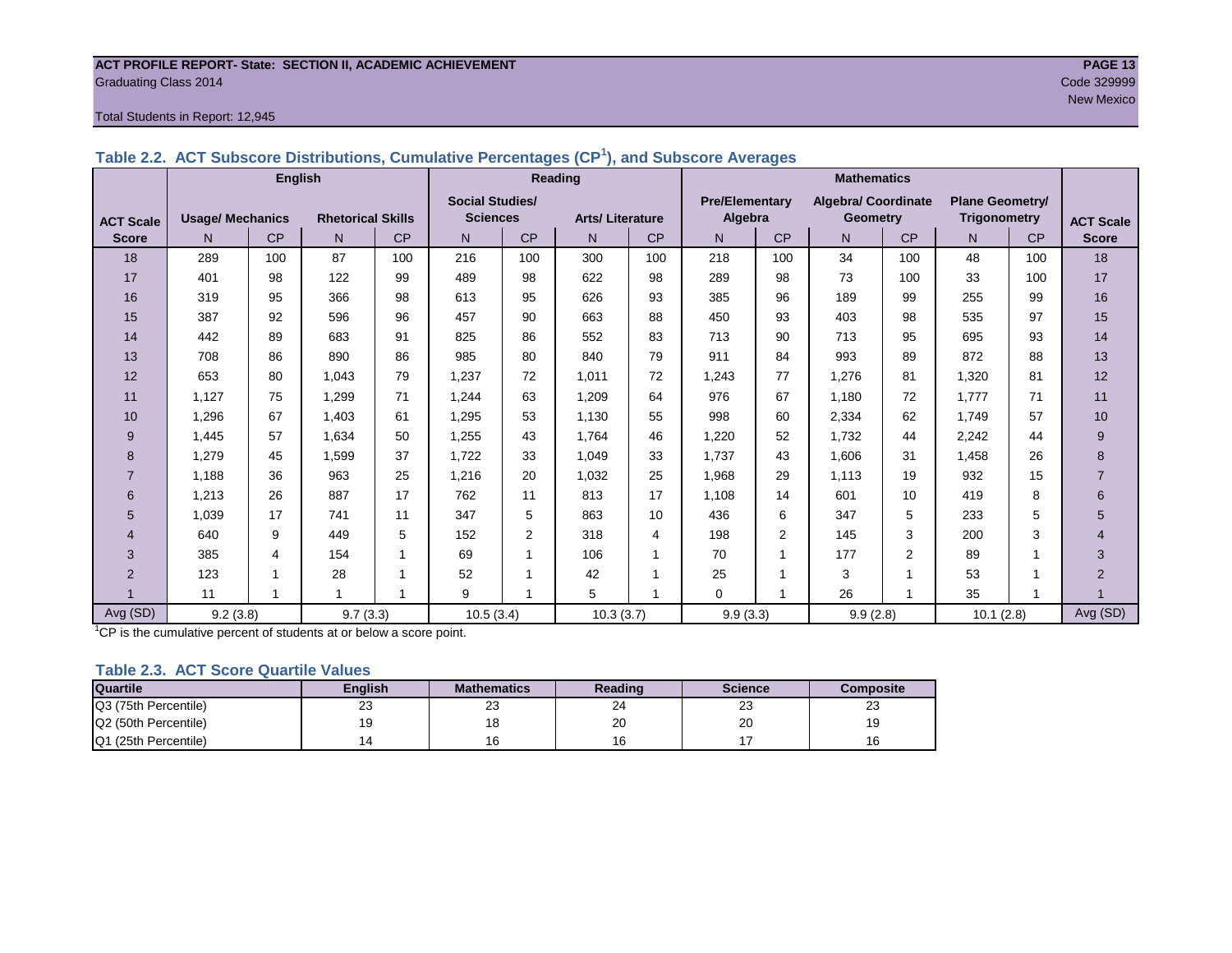Total Students in Report: 12,945

#### **Table 2.4. Average ACT Composite Scores for Race/Ethnicity by Level of Preparation**

| <b>Student</b>  |                                 | Number of Students | <b>Percent Taking</b>     |                     | <b>Average ACT Composite Score</b> |
|-----------------|---------------------------------|--------------------|---------------------------|---------------------|------------------------------------|
| <b>Group</b>    | <b>Race/Ethnicity</b>           | <b>Tested</b>      | Core or More <sup>1</sup> | <b>Core or More</b> | <b>Less Than Core</b>              |
|                 | <b>All Students</b>             | 12,945             | 79                        | 20.4                | 18.4                               |
|                 | Black/African American          | 169                | 81                        | 18.7                | 17.9                               |
|                 | American Indian/Alaska Native   | 1,146              | 77                        | 17.0                | 15.8                               |
|                 | White                           | 3,543              | 82                        | 23.0                | 20.8                               |
| <b>State</b>    | Hispanic/Latino                 | 6,839              | 78                        | 19.2                | 17.6                               |
|                 | Asian                           | 270                | 87                        | 23.1                | 23.3                               |
|                 | Native Hawaiian/Other Pac. Isl. | 17                 | 88                        | 20.9                | 20.0                               |
|                 | Two or more races               | 367                | 83                        | 21.7                | 19.7                               |
|                 | Prefer not/No Response          | 594                | 72                        | 21.7                | 19.3                               |
|                 | <b>All Students</b>             | 1,845,787          | 73                        | 21.8                | 18.9                               |
|                 | Black/African American          | 241,678            | 68                        | 17.6                | 15.7                               |
|                 | American Indian/Alaska Native   | 14,263             | 62                        | 19.0                | 16.5                               |
|                 | White                           | 1,038,435          | 76                        | 23.1                | 20.2                               |
| <b>National</b> | Hispanic/Latino                 | 281,216            | 71                        | 19.5                | 17.3                               |
|                 | Asian                           | 80,370             | 79                        | 24.2                | 21.6                               |
|                 | Native Hawaiian/Other Pac. Isl. | 5,676              | 65                        | 20.0                | 16.6                               |
|                 | Two or more races               | 70,013             | 74                        | 22.0                | 19.2                               |
|                 | Prefer not/No Response          | 114,136            | 56                        | 22.6                | 18.5                               |

<sup>1</sup>"Core or More" results correspond to students taking four or more years of English AND three or more years each of math, social studies, and natural science.

#### **Table 2.5. Average ACT Scores by Race/Ethnicity**

| <b>Student</b>  |                                 |                |                    |         |                |                  |
|-----------------|---------------------------------|----------------|--------------------|---------|----------------|------------------|
| Group           | <b>Race/Ethnicity</b>           | <b>English</b> | <b>Mathematics</b> | Reading | <b>Science</b> | <b>Composite</b> |
|                 | <b>All Students</b>             | 18.9           | 19.7               | 20.5    | 20.1           | 19.9             |
|                 | <b>Black/African American</b>   | 17.8           | 18.2               | 19.0    | 18.8           | 18.6             |
|                 | American Indian/Alaska Native   | 14.7           | 17.4               | 16.9    | 17.5           | 16.7             |
|                 | White                           | 22.1           | 21.8               | 23.5    | 22.4           | 22.6             |
| <b>State</b>    | Hispanic/Latino                 | 17.6           | 18.7               | 19.4    | 19.2           | 18.8             |
|                 | Asian                           | 22.2           | 24.5               | 22.3    | 22.8           | 23.1             |
|                 | Native Hawaiian/Other Pac. Isl. | 19.4           | 20.8               | 20.5    | 21.5           | 20.8             |
|                 | Two or more races               | 20.6           | 20.7               | 22.3    | 21.2           | 21.3             |
|                 | Prefer not/No Response          | 20.6           | 20.5               | 22.0    | 20.9           | 21.1             |
|                 | <b>All Students</b>             | 20.3           | 20.9               | 21.3    | 20.8           | 21.0             |
|                 | <b>Black/African American</b>   | 15.8           | 17.2               | 17.3    | 17.0           | 17.0             |
|                 | American Indian/Alaska Native   | 16.6           | 18.1               | 18.4    | 18.3           | 18.0             |
|                 | <b>White</b>                    | 22.0           | 22.0               | 22.8    | 22.1           | 22.3             |
| <b>National</b> | Hispanic/Latino                 | 17.7           | 19.2               | 19.1    | 18.8           | 18.8             |
|                 | Asian                           | 22.8           | 24.9               | 22.8    | 23.2           | 23.5             |
|                 | Native Hawaiian/Other Pac. Isl. | 17.5           | 19.2               | 18.7    | 18.6           | 18.6             |
|                 | Two or more races               | 20.6           | 20.9               | 21.7    | 21.0           | 21.2             |
|                 | Prefer not/No Response          | 20.0           | 20.7               | 21.1    | 20.5           | 20.7             |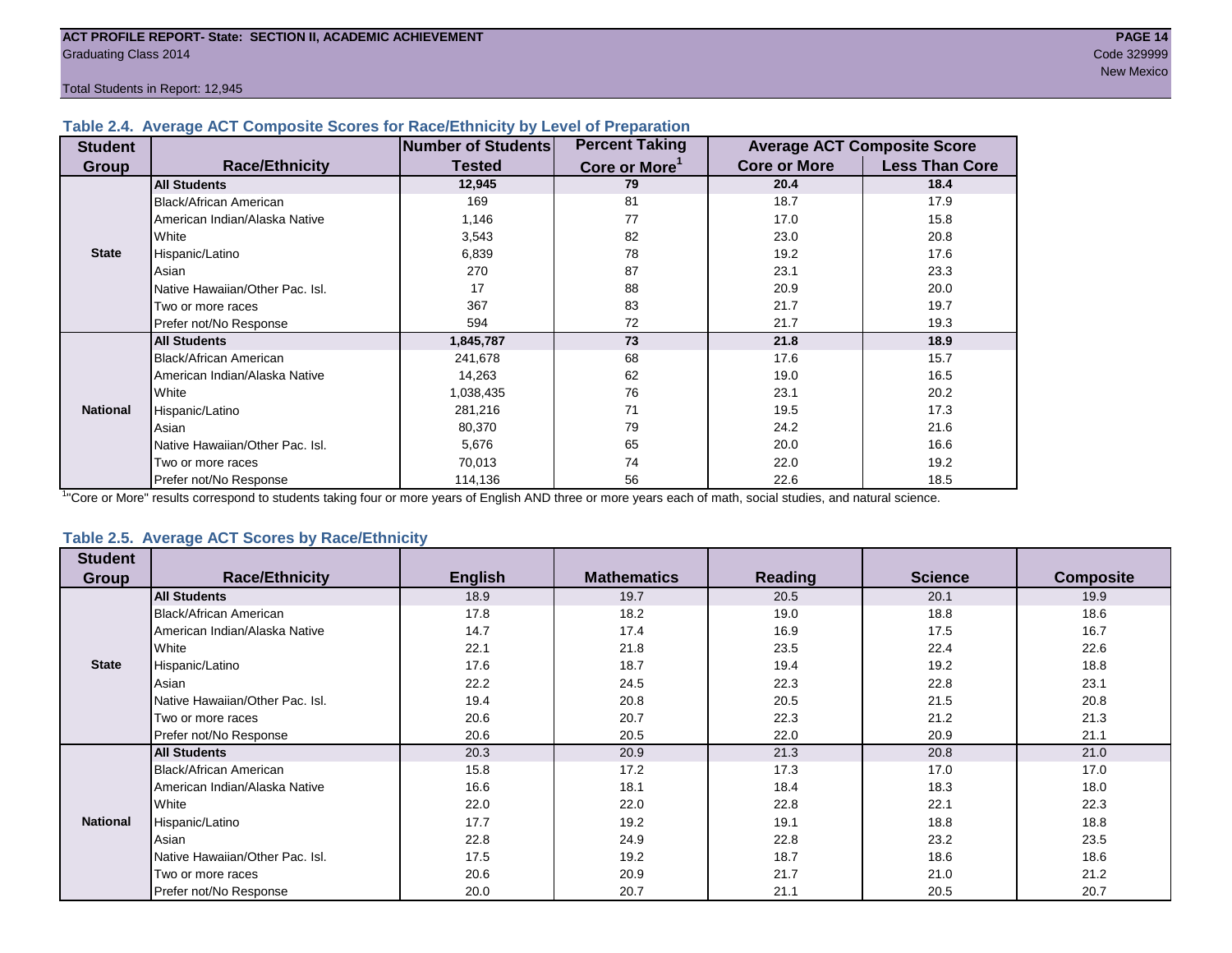#### **ACT PROFILE REPORT- State: SECTION II, ACADEMIC ACHIEVEMENT PAGE 15** Graduating Class 2014 Code 329999

new Mexico and the contract of the contract of the contract of the contract of the contract of the contract of

Total Students in Report: 12,945

| <b>Student</b>  | <b>CRS</b> |         | <b>English</b> |         | <b>Mathematics</b> |         | <b>Reading</b> |         | <b>Science</b> |
|-----------------|------------|---------|----------------|---------|--------------------|---------|----------------|---------|----------------|
| Group           | Range      | N.      | %              | N       | %                  | N       | %              | N       | %              |
|                 | 33 to 36   | 374     | 3              | 155     |                    | 474     | 4              | 206     | $\overline{2}$ |
|                 | 28 to 32   | 853     |                | 755     | 6                  | 1,463   | 11             | 616     | 5              |
|                 | 24 to 27   | 1,635   | 13             | 2,116   | 16                 | 1,653   | 13             | 2,054   | 16             |
| <b>State</b>    | 20 to 23   | 2,884   | 22             | 2,401   | 19                 | 3,100   | 24             | 3,988   | 31             |
|                 | 16 to 19   | 2,818   | 22             | 5,248   | 41                 | 3,378   | 26             | 3,976   | 31             |
|                 | 13 to 15   | 2,504   | 19             | 2,179   | 17                 | 1,986   | 15             | 1,408   | 11             |
|                 | 01 to 12   | 1,877   | 14             | 91      |                    | 891     |                | 697     | 5              |
|                 | 33 to 36   | 92,922  | 5              | 55,103  | 3                  | 97,714  | 5              | 55,222  | 3              |
|                 | 28 to 32   | 185,768 | 10             | 174,260 | 9                  | 257,722 | 14             | 128,357 |                |
|                 | 24 to 27   | 302.723 | 16             | 383,630 | 21                 | 263,034 | 14             | 367,160 | 20             |
| <b>National</b> | 20 to 23   | 431.178 | 23             | 336.283 | 18                 | 445.726 | 24             | 542,581 | 29             |
|                 | 16 to 19   | 330,518 | 18             | 616.601 | 33                 | 409,685 | 22             | 448,064 | 24             |
|                 | 13 to 15   | 264,127 | 14             | 266,401 | 14                 | 240.948 | 13             | 186.262 | 10             |
|                 | 01 to 12   | 238,551 | 13             | 13,509  |                    | 130,958 |                | 118,141 | 6              |

#### **Table 2.6. Percent of Students in College Readiness Standards (CRS) Score Ranges**

#### **Table 2.7. Average ACT Scores by Gender**

| <b>Student Group</b> | Gender         |         |         | <b>Average ACT Scores</b> |             |         |         |           |  |  |  |
|----------------------|----------------|---------|---------|---------------------------|-------------|---------|---------|-----------|--|--|--|
|                      |                | N       | Percent | English                   | Mathematics | Reading | Science | Composite |  |  |  |
|                      | Males          | 5,693   | 44      | 18.9                      | 20.4        | 20.5    | 20.7    | 20.3      |  |  |  |
| <b>State</b>         | <b>Females</b> | 7,252   | 56      | 18.9                      | 19.2        | 20.5    | 19.6    | 19.7      |  |  |  |
|                      | Missing        |         | 0       |                           |             |         |         |           |  |  |  |
|                      | Males          | 856,651 | 46      | 20.0                      | 21.4        | 21.1    | 21.2    | 21.1      |  |  |  |
| <b>National</b>      | Females        | 977,127 | 53      | 20.7                      | 20.5        | 21.5    | 20.5    | 20.9      |  |  |  |
|                      | Missing        | 12,009  |         | 15.7                      | 17.8        | 17.3    | 17.4    | 17.2      |  |  |  |

#### **Table 2.8. Percent of Students Who Met College Readiness Benchmark Scores by Gender**

| <b>Student Group</b> | Gender       |         | <b>Percent of Students</b> |         |         |          |  |  |  |  |
|----------------------|--------------|---------|----------------------------|---------|---------|----------|--|--|--|--|
|                      |              | English | <b>Mathematics</b>         | Reading | Science | All Four |  |  |  |  |
| <b>State</b>         | Males        | 54      | 39                         | 37      | 34      | 21       |  |  |  |  |
|                      | Females      | 55      | 28                         | 37      | 25      | 16       |  |  |  |  |
| <b>National</b>      | <b>Males</b> | 62      | 47                         | 43      | 40      | 29       |  |  |  |  |
|                      | Females      | 66      | 40                         | 45      | 34      | 25       |  |  |  |  |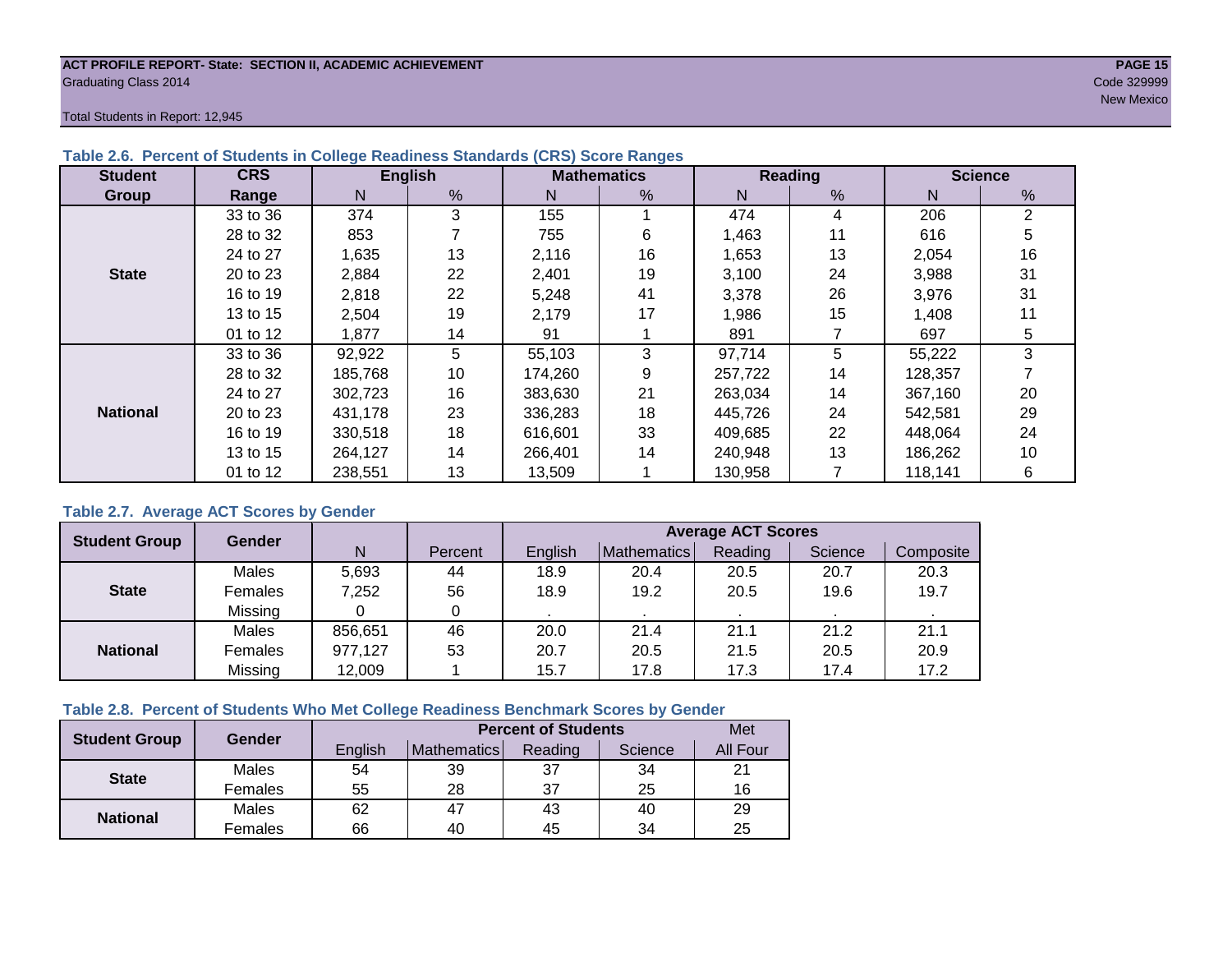#### **ACT PROFILE REPORT- State: SECTION II, ACADEMIC ACHIEVEMENT PAGE 16** Graduating Class 2014 Code 329999

| <b>Student</b>  | <b>Curriculum</b>         | N         | <b>English</b> |      | <b>Mathematics</b> |      | <b>Reading</b> |      |       | <b>Science</b> | <b>Composite</b> |      |
|-----------------|---------------------------|-----------|----------------|------|--------------------|------|----------------|------|-------|----------------|------------------|------|
| <b>Group</b>    | $\mathsf{Taken}^{\hat{}}$ |           | CRB %          | Ava  | CRB %              | Avg  | CRB %          | Avg  | CRB % | Avg            | CRB $\%^4$       | Avg  |
|                 | Core or More <sup>2</sup> | 10,248    | 58             | 19.4 | 37                 | 20.1 | 40             | 20.9 | 32    | 20.5           | 21               | 20.4 |
| <b>State</b>    | Less than Core            | 2,540     | 43             | 17.2 | 20                 | 18.2 | 27             | 19.1 | 18    | 18.7           | 10               | 18.4 |
|                 | Missing <sup>3</sup>      | 157       | 37             | 16.1 | 18                 | 17.9 | 26             | 18.5 | 18    | 18.5           |                  | 17.9 |
|                 | Core or More              | 1,347,997 | 71             | 21.4 | 50                 | 21.7 | 50             | 22.2 | 42    | 21.6           | 31               | 21.8 |
| <b>National</b> | Less than Core            | 405,073   | 48             | 17.9 | 27                 | 18.9 | 30             | 19.2 | 23    | 18.9           | 15               | 18.9 |
|                 | Missing                   | 92,717    | 36             | 16.0 | 18                 | 17.7 | 23             | 17.7 | 16    | 17.6           | 10               | 17.4 |

#### **Table 2.9. College Readiness Benchmark (CRB) Percent and Average ACT Scores by Overall High School Curriculum**

1 "Curriculum Taken" reflects overall high school curriculum in this table.

 $^2$  "Core or More" results correspond to students taking four or more years of English AND three or more years each of math, social studies, and natural science.

 $3$  Zero years or no coursework information reported in one or more content areas.

 $4$  Composite CRB% results reflect students who met all four subject-area benchmarks.

#### **Table 2.10. College Readiness Benchmark (CRB) Percent and Average ACT Scores by Content-Specific Curriculum**

| <b>Student</b>  | Curriculum                |          | <b>English</b> |      |          | <b>Mathematics</b> |      |          | <b>Reading</b> |      |          | <b>Science</b> |      |  |
|-----------------|---------------------------|----------|----------------|------|----------|--------------------|------|----------|----------------|------|----------|----------------|------|--|
| Group           | <b>Taken</b>              |          | CRB %          | Avg  |          | CRB %              | Avg  | N        | CRB %          | Avg  | N        | CRB %          | Avg  |  |
|                 | Core or More <sup>2</sup> | 12,622   | 55             | 19.0 | 12,460   | 34                 | 19.8 | 12,306   | 38             | 20.5 | 10,925   | 31             | 20.5 |  |
| <b>State</b>    | Less than Core            | 195      | 44             | 16.9 | 349      |                    | 16.7 | 513      | 36             | 20.5 | ,880     | 13             | 18.2 |  |
|                 | Missing <sup>3</sup>      | 128      | 39             | 16.5 | 136      | 20                 | 18.0 | 126      | 29             | 19.2 | 140      | 20             | 18.7 |  |
|                 | Core or More              | .676.095 | 67             | 20.8 | ,686,194 | 46                 | 21.3 | ,580,108 | 47             | 21.7 | ,538,158 | 41             | 21.4 |  |
| <b>National</b> | Less than Core            | 88,420   | 36             | 15.9 | 74,627   |                    | 16.4 | 180,385  | 32             | 19.4 | 220,701  |                | 18.1 |  |
|                 | Missing                   | 81,272   | 38             | 16.3 | 84,966   | 19                 | 17.8 | 85,294   | 24             | 17.8 | 86,928   |                | 17.7 |  |

<sup>1</sup> "Curriculum Taken" reflects content-specific curriculum in this table.

<sup>2</sup> "Core or More" results correspond to students taking four or more years of English or three or more years of math, social studies, or natural science, respectively. For instance, Reading "Core or More" results correspond to students taking three or more years of social studies, regardless of courses taken in other content areas.

 $3$  Zero years or no coursework information reported in the specified content area.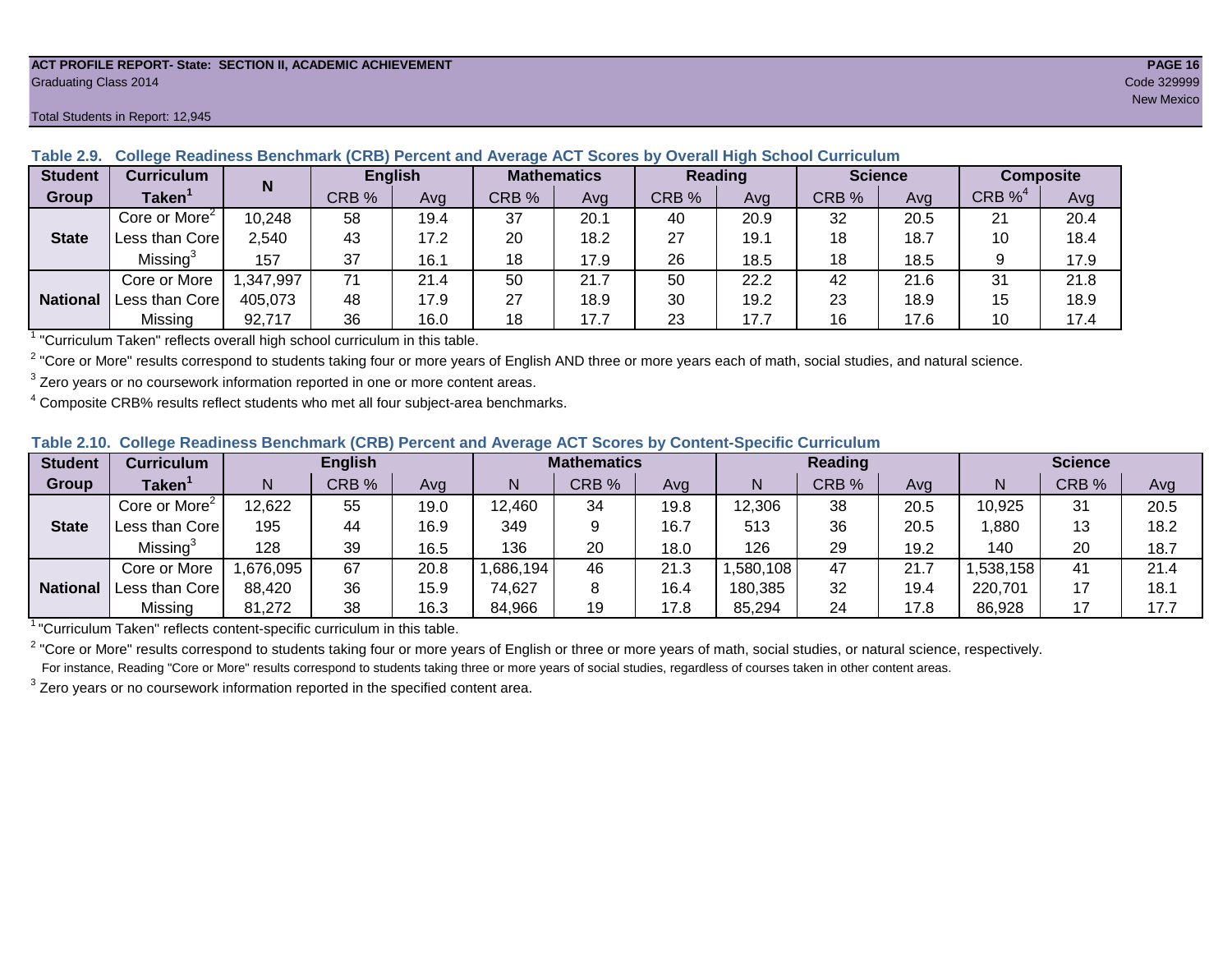Total Students in Report: 12,945

# Section III College Readiness and the Impact of Course Rigor

Beginning with the Graduating Class of 2013, all students whose scores are college reportable, both standard and extended time tests, are now included. Also beginning with the 2013 Graduating Class data, College Readiness Benchmarks for Reading and Science were updated to reflect the most recent college coursework research.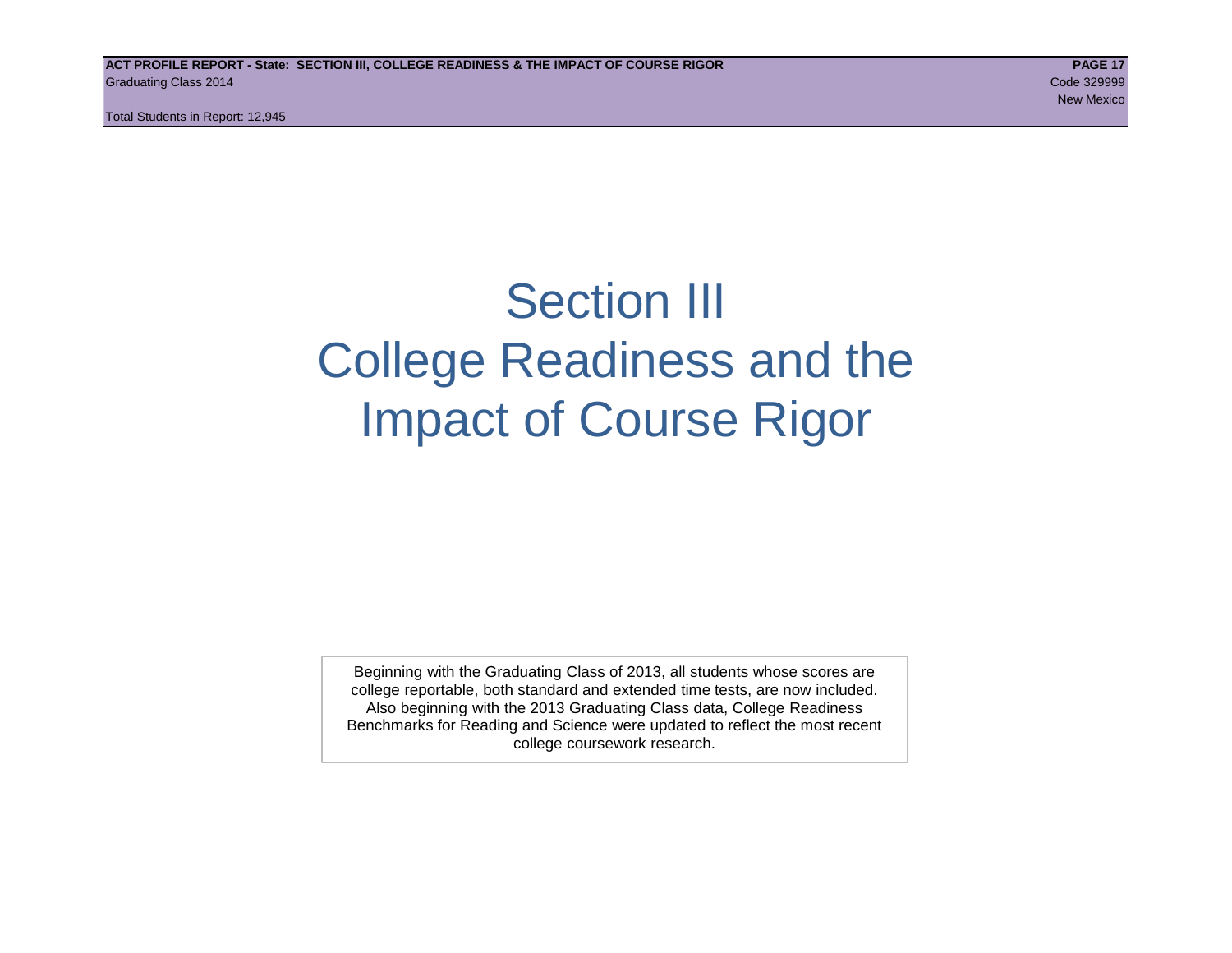#### **ACT PROFILE REPORT - State: SECTION III, COLLEGE READINESS & THE IMPACT OF COURSE RIGOR PAGE 18** Graduating Class 2014 Code 329999

new Mexico and the contract of the contract of the contract of the contract of the contract of the contract of

Total Students in Report: 12,945

#### **Figure 3.1. Percent of Students Who Met ACT College Readiness Benchmark Scores by Race/Ethnicity: ENGLISH**



ACT English Benchmark Score = **18**

**□ Percent Ready DPercent Not Ready**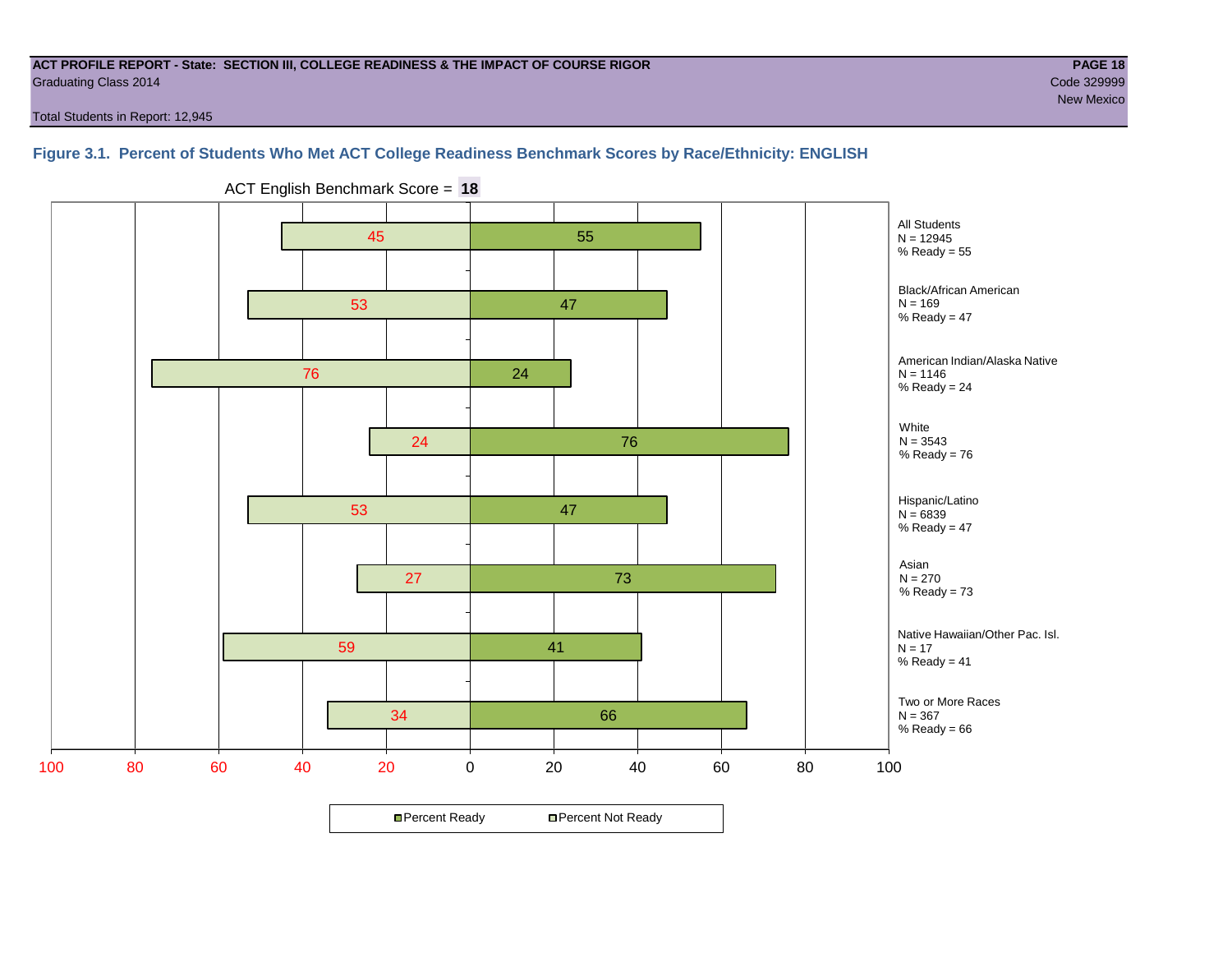#### **ACT PROFILE REPORT - State: SECTION III, COLLEGE READINESS & THE IMPACT OF COURSE RIGOR PAGE 19** Graduating Class 2014 Code 329999

new Mexico and the contract of the contract of the contract of the contract of the contract of the contract of

Total Students in Report: 12,945

#### **Figure 3.2. Percent of Students Who Met ACT College Readiness Benchmark Scores by Race/Ethnicity: MATHEMATICS**



ACT Mathematics Benchmark Score = **22**

**□ Percent Ready DPercent Not Ready**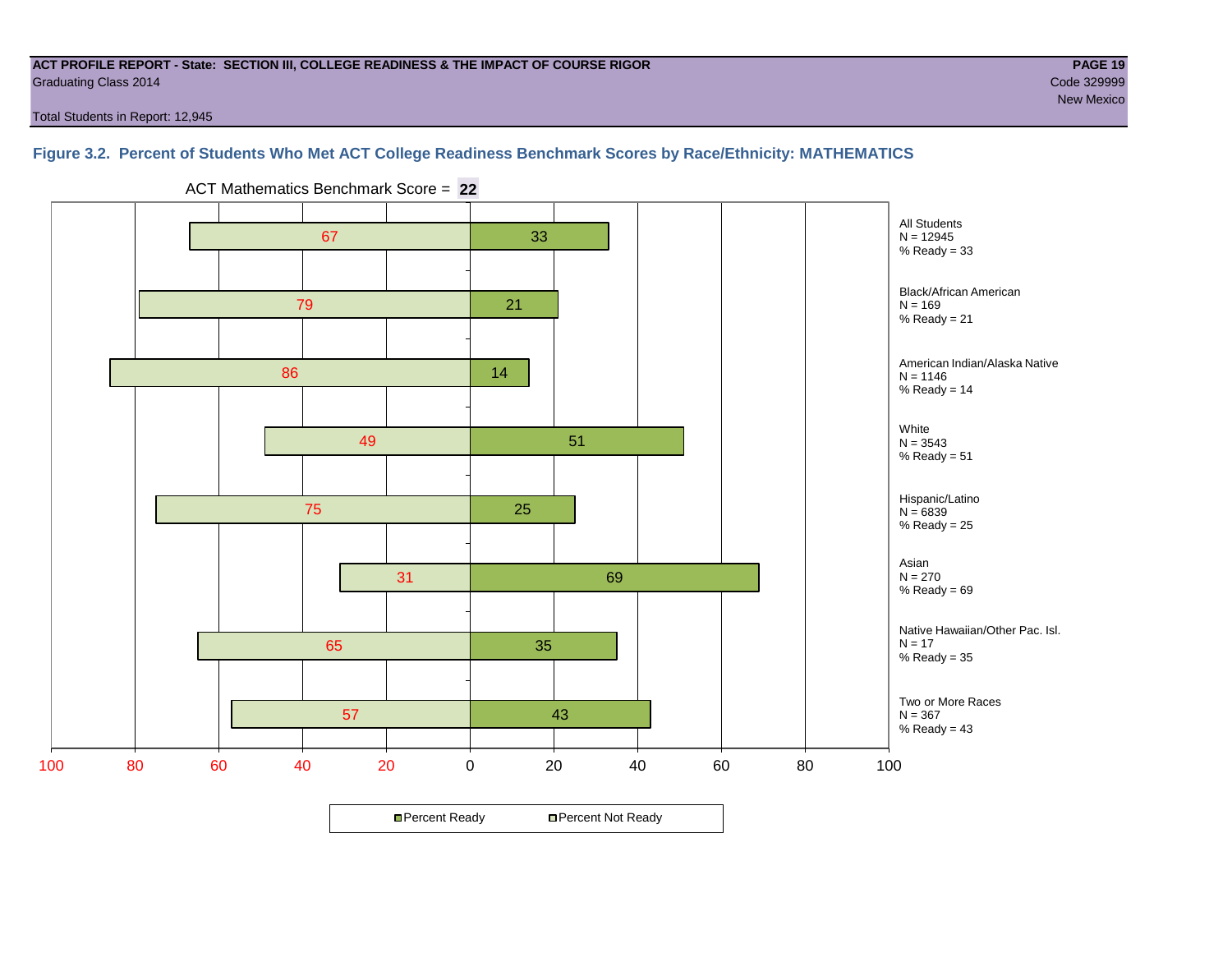#### **ACT PROFILE REPORT - State: SECTION III, COLLEGE READINESS & THE IMPACT OF COURSE RIGOR PAGE 20** Graduating Class 2014 Code 329999

new Mexico and the contract of the contract of the contract of the contract of the contract of the contract of

Total Students in Report: 12,945

#### **Figure 3.3. Percent of Students Who Met ACT College Readiness Benchmark Scores by Race/Ethnicity: READING**



ACT Reading Benchmark Score = **22**

**□ Percent Ready DPercent Not Ready**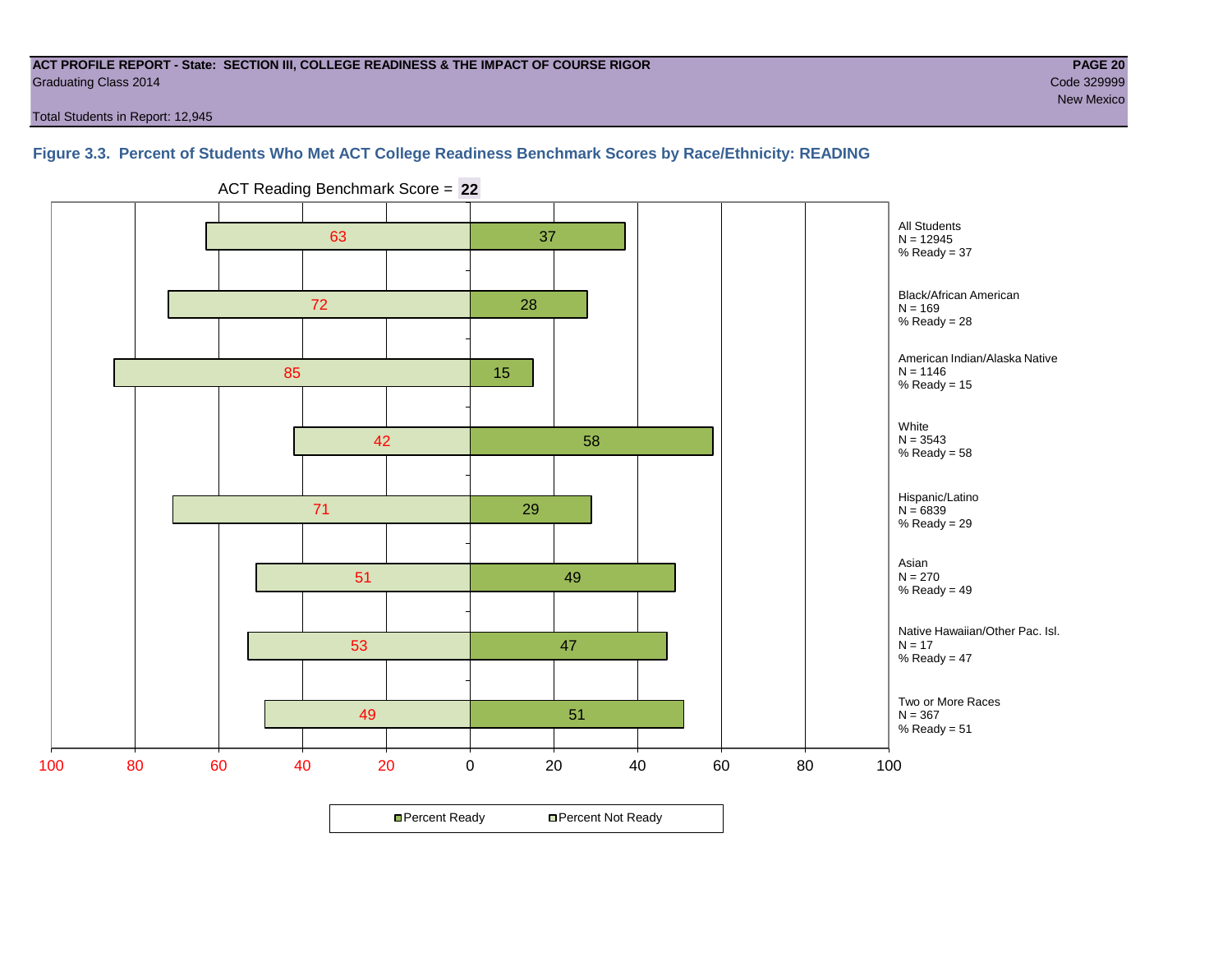#### **ACT PROFILE REPORT - State: SECTION III, COLLEGE READINESS & THE IMPACT OF COURSE RIGOR PAGE 21** Graduating Class 2014 Code 329999

new Mexico and the contract of the contract of the contract of the contract of the contract of the contract of

Total Students in Report: 12,945

#### **Figure 3.4. Percent of Students Who Met ACT College Readiness Benchmark Scores by Race/Ethnicity: SCIENCE**



ACT Science Benchmark Score = **23**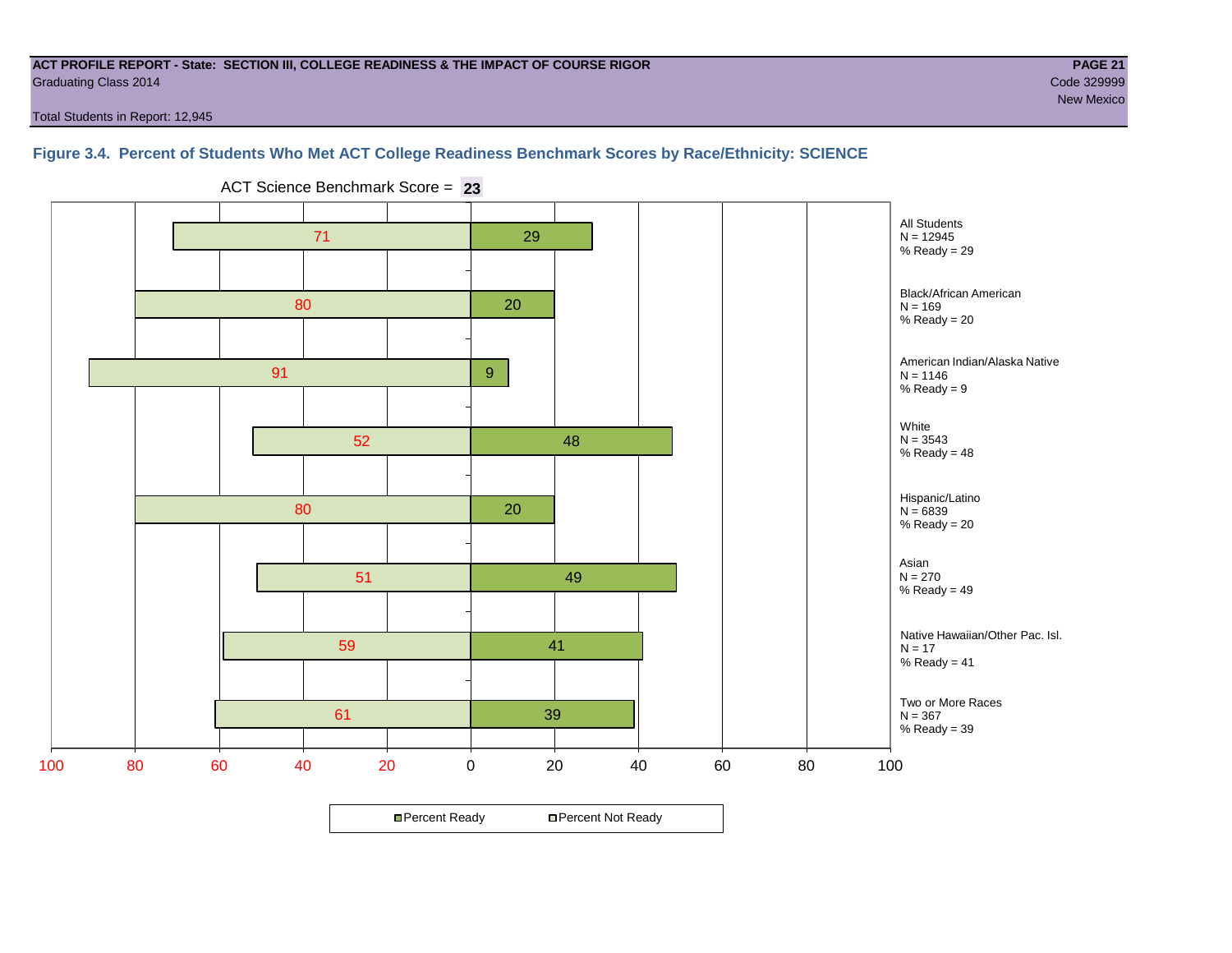#### **ACT PROFILE REPORT - State: SECTION III, COLLEGE READINESS & THE IMPACT OF COURSE RIGOR PAGE 22** Graduating Class 2014 Code 329999

Total Students in Report: 12,945

**Figure 3.5. Percent of Students Who Met ACT College Readiness Benchmark Scores by Race/Ethnicity: ALL FOUR**

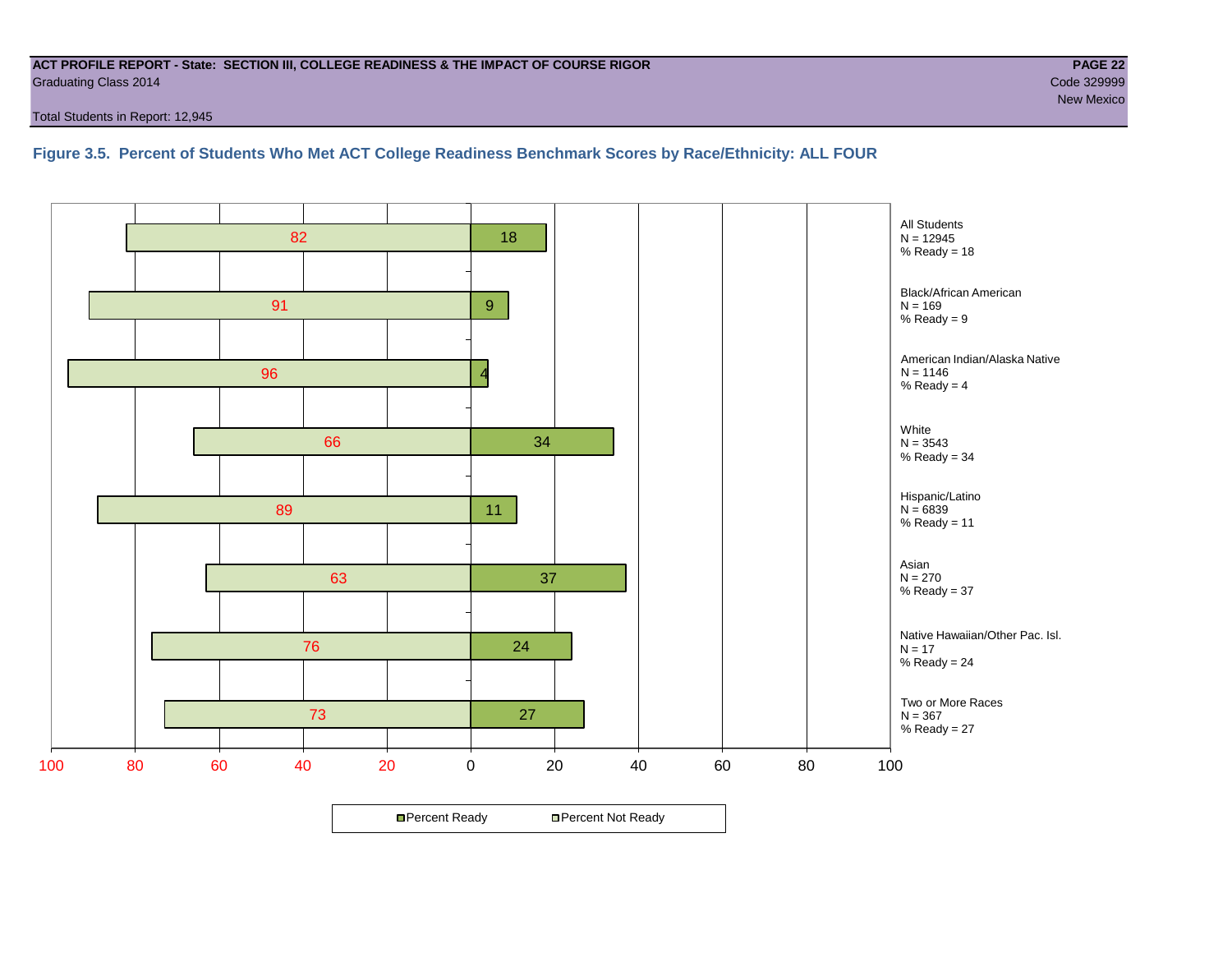#### **ACT PROFILE REPORT - State: SECTION III, COLLEGE READINESS & THE IMPACT OF COURSE RIGOR PAGE 23** Graduating Class 2014 Code 329999

Total Students in Report: 12,945

**Table 3.1. Average ACT Scores and Average ACT Score Changes by Common Course Patterns**

| <b>Course Pattern</b>                            |                |                | <b>All Students</b> |                     |              |                | <b>Males</b> |                     |              |                | <b>Females</b> |                        |
|--------------------------------------------------|----------------|----------------|---------------------|---------------------|--------------|----------------|--------------|---------------------|--------------|----------------|----------------|------------------------|
|                                                  |                |                | <b>ACT</b>          | Course Value        |              |                | <b>ACT</b>   | <b>Course Value</b> |              |                | <b>ACT</b>     | <b>Course Value</b>    |
| <b>ENGLISH COURSE PATTERN</b>                    | N              | Percent        | English             | Added <sup>1</sup>  | $\mathsf{N}$ | Percent        | English      | Added               | $\mathsf{N}$ | Percent        | English        | A d d e d <sup>1</sup> |
| Eng 9, Eng 10, Eng 11, Eng 12, & Other English   | 2,724          | 21             | 19.4                | 2.5                 | 1,119        | 20             | 19.1         | 2.6                 | 1,605        | 22             | 19.7           | 2.4                    |
| Eng 9, Eng 10, Eng 11, Eng 12                    | 9,898          | 76             | 18.8                | 1.9                 | 4,413        | 78             | 18.9         | 2.4                 | 5,485        | 76             | 18.8           | 1.5                    |
| Less than 4 years of English                     | 195            | 2              | 16.9                |                     | 86           | 2              | 16.5         | $\sim$              | 109          | 2              | 17.3           |                        |
| Zero years / no English courses reported         | 128            | $\mathbf 1$    | 16.5                |                     | 75           | $\mathbf{1}$   | 17.1         |                     | 53           | $\overline{1}$ | 15.5           |                        |
|                                                  |                |                | <b>ACT</b>          | <b>Course Value</b> |              |                | <b>ACT</b>   | <b>Course Value</b> |              |                | <b>ACT</b>     | <b>Course Value</b>    |
| <b>MATHEMATICS COURSE PATTERN</b>                | N <sub>1</sub> | Percent        | Math                | Added               | N.           | Percent        | Math         | Added <sup>1</sup>  | N            | Percent        | Math           | Added <sup>1</sup>     |
| Alg 1, Alg 2, Geom, Trig, & Calc                 | 955            | $\overline{7}$ | 21.6                | 4.9                 | 415          | $\overline{7}$ | 22.4         | 5.1                 | 540          | $\overline{7}$ | 21.0           | 4.7                    |
| Alg 1, Alg 2, Geom, Trig, & Other Adv Math       | 1,021          | 8              | 21.1                | 4.4                 | 424          | $\overline{7}$ | 21.7         | 4.4                 | 597          | 8              | 20.7           | 4.4                    |
| Alg 1, Alg 2, Geom, & Trig                       | 941            | $\overline{7}$ | 18.8                | 2.1                 | 415          | $\overline{7}$ | 19.4         | 2.1                 | 526          | $\overline{7}$ | 18.3           | 2.0                    |
| Alg 1, Alg 2, Geom, & Other Adv Math             | 2,992          | 23             | 18.5                | 1.8                 | 1,166        | 20             | 18.9         | 1.6                 | 1,826        | 25             | 18.2           | 1.9                    |
| Other comb of 4 or more years of Math            | 4,520          | 35             | 21.3                | 4.6                 | 2,183        | 38             | 22.0         | 4.7                 | 2,337        | 32             | 20.6           | 4.3                    |
| Alg 1, Alg 2, & Geom                             | 1,348          | 10             | 16.8                | 0.1                 | 576          | 10             | 17.1         | $-0.2$              | 772          | 11             | 16.6           | 0.3                    |
| Other comb of 3 or 3.5 years of Math             | 683            | 5              | 18.7                | 2.0                 | 291          | 5              | 19.5         | 2.2                 | 392          | 5              | 18.1           | 1.8                    |
| Less than 3 years of Math                        | 349            | 3              | 16.7                |                     | 144          | 3              | 17.3         | $\overline{a}$      | 205          | 3              | 16.3           |                        |
| Zero years / no Math courses reported            | 136            | $\mathbf 1$    | 18.0                |                     | 79           | $\mathbf{1}$   | 18.6         |                     | 57           | 1              | 17.1           |                        |
|                                                  |                |                | <b>ACT</b>          | <b>Course Value</b> |              |                | <b>ACT</b>   | <b>Course Value</b> |              |                | <b>ACT</b>     | <b>Course Value</b>    |
| <b>SOCIAL SCIENCE COURSE PATTERN</b>             | N.             | Percent        | Reading             | Added               | N            | Percent        | Reading      | Added               | N            | Percent        | Reading        | A d d e d <sup>1</sup> |
| US Hist, World Hist, Am Gov, & Other Hist        | 834            | 6              | 20.1                | $-0.4$              | 386          | $\overline{7}$ | 20.2         | $-0.1$              | 448          | 6              | 20.1           | $-0.5$                 |
| Other comb of 4 or more years Social Science     | 8,449          | 65             | 21.0                | 0.5                 | 3,642        | 64             | 21.0         | 0.7                 | 4,807        | 66             | 21.0           | 0.4                    |
| US Hist, World Hist, & Am Gov                    | 532            | 4              | 18.0                | $-2.5$              | 230          | $\overline{4}$ | 18.0         | $-2.3$              | 302          | $\overline{4}$ | 18.1           | $-2.5$                 |
| Other comb of 3 or 3.5 years of Social Science   | 2,491          | 19             | 19.6                | $-0.9$              | 1,120        | 20             | 19.7         | $-0.6$              | 1,371        | 19             | 19.5           | $-1.1$                 |
| Less than 3 years of Social Science              | 513            | $\overline{4}$ | 20.5                |                     | 244          | $\overline{4}$ | 20.3         | $\sim$              | 269          | 4              | 20.6           |                        |
| Zero years / no Social Science courses reported  | 126            | $\mathbf 1$    | 19.2                |                     | 71           | $\mathbf{1}$   | 19.7         | $\blacksquare$      | 55           | 1              | 18.5           | $\blacksquare$         |
|                                                  |                |                | <b>ACT</b>          | <b>Course Value</b> |              |                | <b>ACT</b>   | <b>Course Value</b> |              |                | <b>ACT</b>     | <b>Course Value</b>    |
| NATURAL SCIENCE COURSE PATTERN                   | N <sub>1</sub> | Percent        | Science             | Added               | N.           | Percent        | Science      | Added               | N            | Percent        | Science        | A d d e d <sup>1</sup> |
| Gen Sci <sup>2</sup> , Bio, Chem, & Phys         | 5,271          | 41             | 20.9                | 2.7                 | 2,498        | 44             | 21.6         | 3.1                 | 2,773        | 38             | 20.2           | 2.2                    |
| Bio, Chem, Phys                                  | 1,371          | 11             | 21.4                | 3.2                 | 612          | 11             | 22.1         | 3.6                 | 759          | 10             | 20.9           | 2.9                    |
| Gen Sci <sup>2</sup> , Bio, Chem                 | 3,804          | 29             | 19.7                | 1.5                 | 1,460        | 26             | 20.0         | 1.5                 | 2,344        | 32             | 19.4           | 1.4                    |
| Other comb of 3 years of Natural Science         | 479            | $\overline{4}$ | 19.2                | 1.0                 | 262          | $\mathbf 5$    | 19.9         | 1.4                 | 217          | 3              | 18.3           | 0.3                    |
| Less than 3 years of Natural Science             | 1,880          | 15             | 18.2                |                     | 784          | 14             | 18.5         |                     | 1,096        | 15             | 18.0           |                        |
| Zero years / no Natural Science courses reported | 140            |                | 18.7                |                     | 77           | $\mathbf{1}$   | 19.7         |                     | 63           | 1              | 17.6           |                        |

<sup>1</sup>Course value added is defined as the average ACT score change compared to course sequences in which students took

less than four years of English or less than three years of Mathematics, Social Science or Natural Science.

<sup>2</sup>Includes General, Physical and Earth Sciences.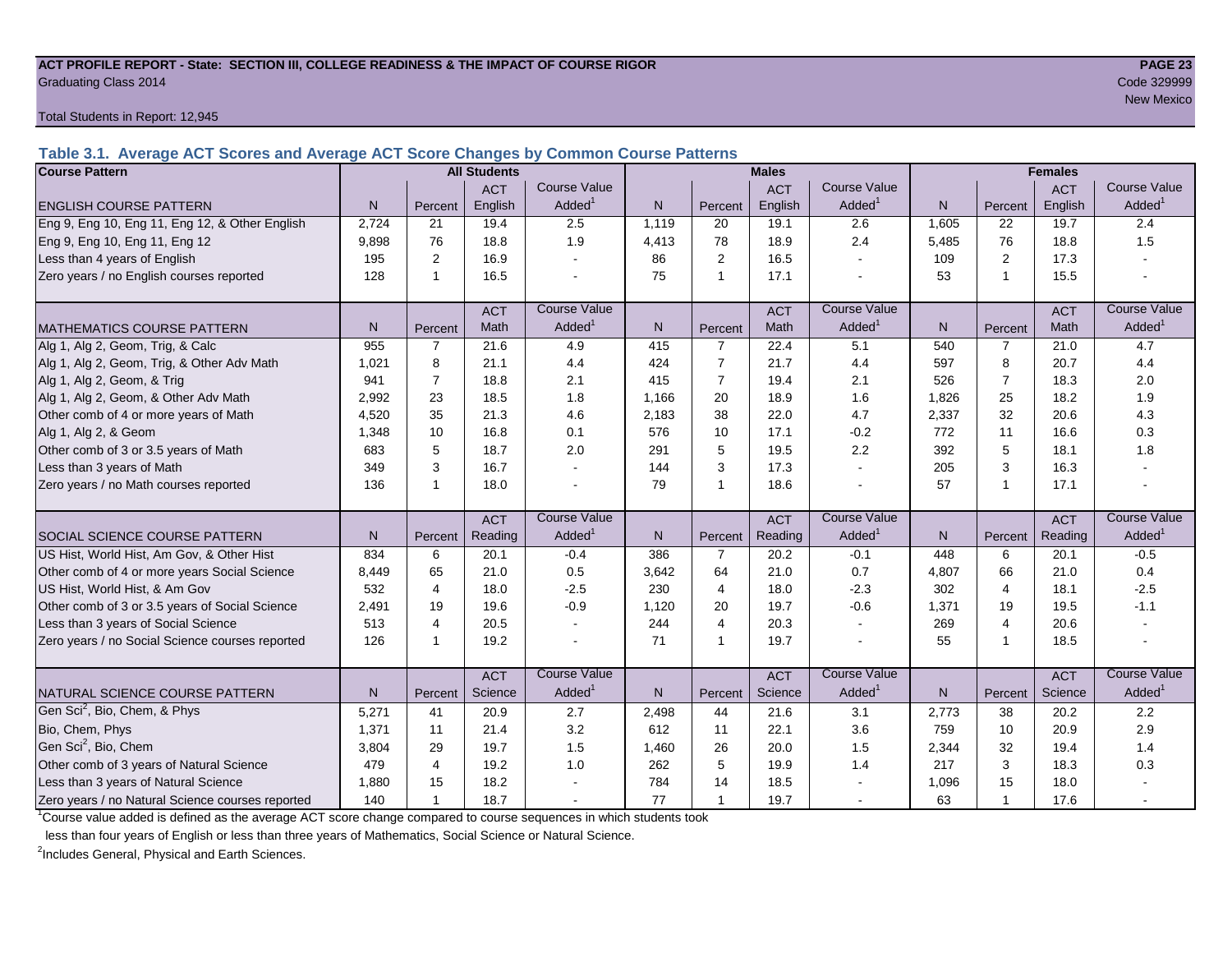#### ACT PROFILE REPORT - State: SECTION III, COLLEGE READINESS & THE IMPACT OF COURSE RIGOR **PAGE 24** Graduating Class 2014 Code 329999

New Mexico and the contract of the contract of the contract of the contract of the contract of the contract of

Total Students in Report: 12,945

### **Table 3.2. College Readiness Percents by Common Course Patterns**

| <b>Course Pattern</b>                            |                |                                  | <b>State</b>    |                                     | <b>National</b> |                                  |                 |                                     |  |
|--------------------------------------------------|----------------|----------------------------------|-----------------|-------------------------------------|-----------------|----------------------------------|-----------------|-------------------------------------|--|
|                                                  |                | <b>Percent Taking</b>            | Avg ACT         | Percent Who Met                     |                 | <b>Percent Taking</b>            | Avg ACT         | Percent Who Met                     |  |
| <b>ENGLISH COURSE PATTERN</b>                    | N              | Pattern                          | English         | <b>Benchmark</b>                    | $\mathsf{N}$    | Pattern                          | English         | <b>Benchmark</b>                    |  |
| Eng 9, Eng 10, Eng 11, Eng 12, & Other English   | 2,724          | 21                               | 19.4            | 58                                  | 370,875         | 20                               | 21.7            | 73                                  |  |
| Eng 9, Eng 10, Eng 11, Eng 12                    | 9,898          | 76                               | 18.8            | 54                                  | 1,305,220       | 71                               | 20.5            | 65                                  |  |
| Less than 4 years of English                     | 195            | $\overline{2}$                   | 16.9            | 44                                  | 88,420          | 5                                | 15.9            | 36                                  |  |
| Zero years / no English courses reported         | 128            | $\mathbf{1}$                     | 16.5            | 39                                  | 81,272          | 4                                | 16.3            | 38                                  |  |
|                                                  |                |                                  |                 |                                     |                 |                                  |                 |                                     |  |
| <b>MATHEMATICS COURSE PATTERN</b>                | N <sub>1</sub> | <b>Percent Taking</b><br>Pattern | Avg ACT<br>Math | Percent Who Met<br><b>Benchmark</b> | N               | <b>Percent Taking</b><br>Pattern | Avg ACT<br>Math | Percent Who Met<br><b>Benchmark</b> |  |
| Alg 1, Alg 2, Geom, Trig, & Calc                 | 955            | 7                                | 21.6            | 50                                  | 118,677         | 6                                | 23.8            | 67                                  |  |
|                                                  | 1,021          |                                  | 21.1            | 48                                  |                 |                                  | 21.8            | 55                                  |  |
| Alg 1, Alg 2, Geom, Trig, & Other Adv Math       | 941            | 8                                |                 |                                     | 157,764         | 9                                |                 |                                     |  |
| Alg 1, Alg 2, Geom, & Trig                       |                | $\overline{7}$                   | 18.8<br>18.5    | 24<br>22                            | 120,160         | $\overline{7}$                   | 19.3<br>19.4    | 30<br>31                            |  |
| Alg 1, Alg 2, Geom, & Other Adv Math             | 2,992          | 23                               |                 |                                     | 356,555         | 19                               |                 |                                     |  |
| Other comb of 4 or more years of Math            | 4,520          | 35                               | 21.3            | 46                                  | 622,896         | 34                               | 23.7            | 65                                  |  |
| Alg 1, Alg 2, & Geom                             | 1,348          | 10                               | 16.8            | 8                                   | 220,037         | 12                               | 17.1            | 11                                  |  |
| Other comb of 3 or 3.5 years of Math             | 683            | 5                                | 18.7            | 25                                  | 90,105          | 5                                | 19.8            | 35                                  |  |
| Less than 3 years of Math                        | 349            | 3                                | 16.7            | 9                                   | 74,627          | 4                                | 16.4            | 8                                   |  |
| Zero years / no Math courses reported            | 136            | 1                                | 18.0            | 20                                  | 84,966          | 5                                | 17.8            | 19                                  |  |
|                                                  |                |                                  |                 |                                     |                 |                                  |                 |                                     |  |
|                                                  |                | <b>Percent Taking</b>            | Avg ACT         | Percent Who Met                     |                 | <b>Percent Taking</b>            | Avg ACT         | Percent Who Met                     |  |
| SOCIAL SCIENCE COURSE PATTERN                    | N <sub>1</sub> | Pattern                          | Reading         | <b>Benchmark</b>                    | N               | Pattern                          | Reading         | <b>Benchmark</b>                    |  |
| US Hist, World Hist, Am Gov, & Other Hist        | 834            | 6                                | 20.1            | 35                                  | 48,992          | 3                                | 22.3            | 50                                  |  |
| Other comb of 4 or more years Social Science     | 8,449          | 65                               | 21.0            | 41                                  | 921,129         | 50                               | 22.2            | 50                                  |  |
| US Hist, World Hist, & Am Gov                    | 532            | 4                                | 18.0            | 21                                  | 105,110         | 6                                | 19.6            | 33                                  |  |
| Other comb of 3 or 3.5 years of Social Science   | 2,491          | 19                               | 19.6            | 31                                  | 504,877         | 27                               | 21.3            | 43                                  |  |
| Less than 3 years of Social Science              | 513            | 4                                | 20.5            | 36                                  | 180,385         | 10                               | 19.4            | 32                                  |  |
| Zero years / no Social Science courses reported  | 126            | 1                                | 19.2            | 29                                  | 85,294          | 5                                | 17.8            | 24                                  |  |
|                                                  |                |                                  | Avg ACT         | Percent Who Met                     |                 | <b>Percent Taking</b>            | Avg ACT         | Percent Who Met                     |  |
| NATURAL SCIENCE COURSE PATTERN                   | N <sub>1</sub> | <b>Percent Taking</b><br>Pattern | Science         | <b>Benchmark</b>                    | N               | Pattern                          | Science         | <b>Benchmark</b>                    |  |
| Gen Sci <sup>1</sup> , Bio, Chem, & Phys         | 5,271          | 41                               | 20.9            | 35                                  | 781,043         | 42                               | 22.1            | 46                                  |  |
| Bio, Chem, Phys                                  | 1,371          | 11                               | 21.4            | 39                                  | 199,419         | 11                               | 23.1            | 54                                  |  |
| Gen Sci <sup>1</sup> , Bio, Chem                 | 3,804          | 29                               | 19.7            | 24                                  | 505,460         | 27                               | 20.0            | 28                                  |  |
| Other comb of 3 years of Natural Science         | 479            | 4                                | 19.2            | 22                                  | 52,236          | 3                                | 19.2            | 24                                  |  |
| Less than 3 years of Natural Science             | 1,880          | 15                               | 18.2            | 13                                  | 220,701         | 12                               | 18.1            | 17                                  |  |
| Zero years / no Natural Science courses reported | 140            | $\mathbf{1}$                     | 18.7            | 20                                  | 86,928          | 5                                | 17.7            | 17                                  |  |

<sup>1</sup>Includes General, Physical and Earth Sciences.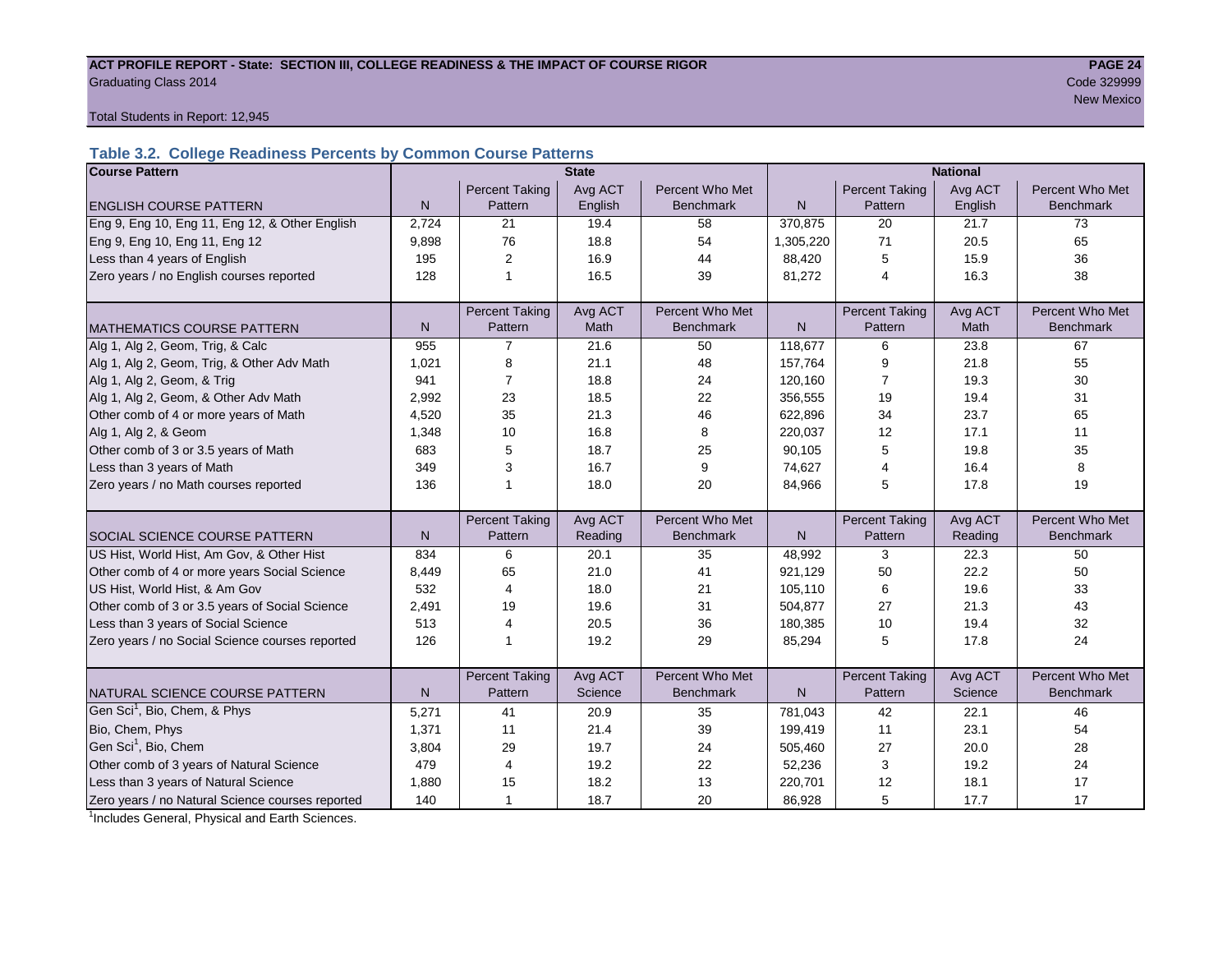Total Students in Report: 12,945

# Section IV Career and Educational Aspirations

Beginning with the Graduating Class of 2013, all students whose scores are college reportable, both standard and extended time tests, are now included. Also beginning with the 2013 Graduating Class data, College Readiness Benchmarks for Reading and Science were updated to reflect the most recent college coursework research.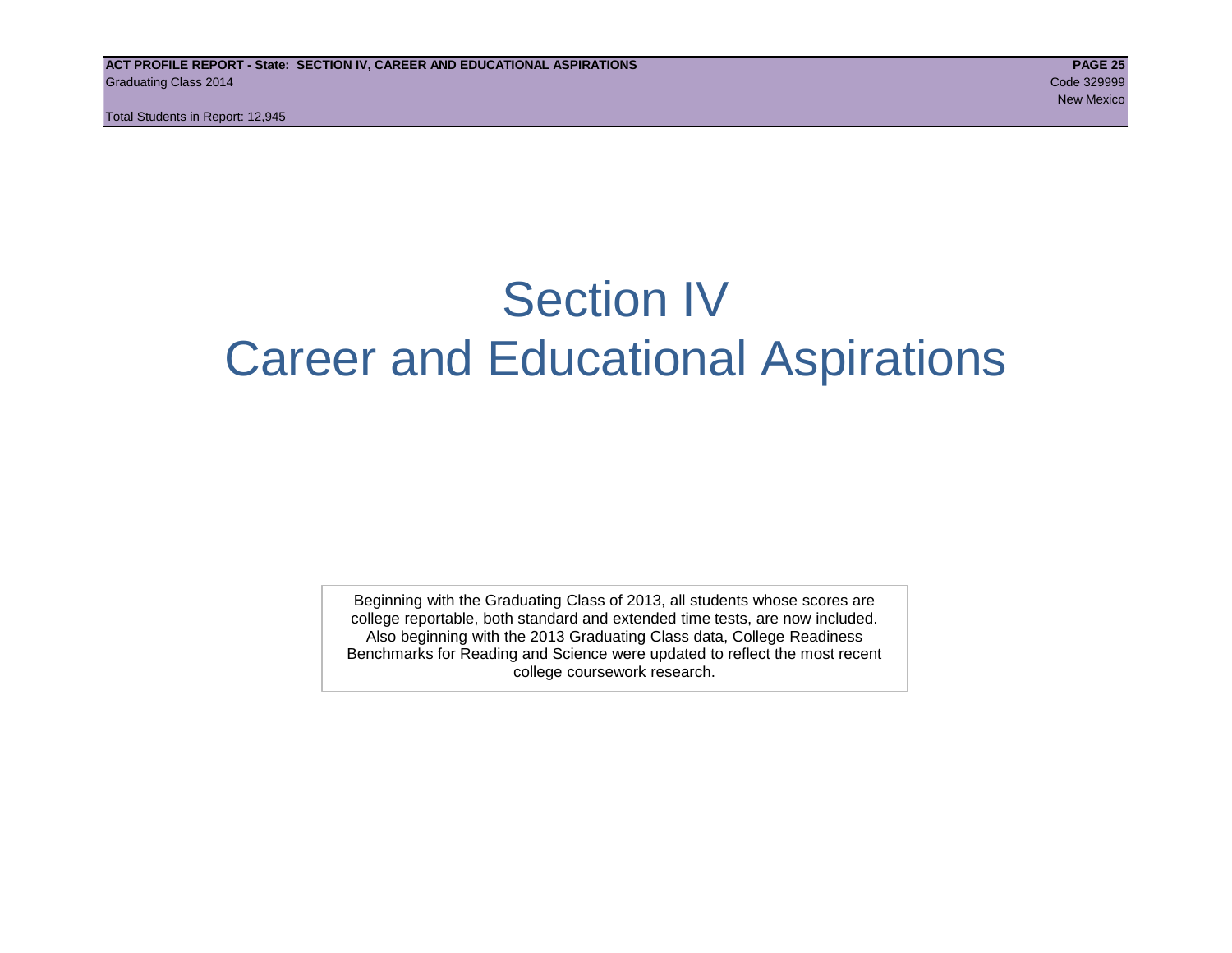#### **ACT PROFILE REPORT - State: SECTION IV, CAREER AND EDUCATIONAL ASPIRATIONS PAGE 26** Graduating Class 2014 Code 329999

New Mexico and the contract of the contract of the contract of the contract of the contract of the contract of

#### Total Students in Report: 12,945

**Table 4.1. Distribution of Planned Educational Majors for All Students by College Plans**

|                                              | <b>All Students</b><br>Plan on 2 Years or Less of College |                      |         |     |                      | Plan on 4 Years or More of College |       |                       |         |
|----------------------------------------------|-----------------------------------------------------------|----------------------|---------|-----|----------------------|------------------------------------|-------|-----------------------|---------|
|                                              |                                                           |                      | Avg ACT |     |                      | Avg ACT                            |       |                       | Avg ACT |
| <b>Planned Educational Major</b>             | N <sup>1</sup>                                            | Percent <sup>2</sup> | Comp    | N.  | Percent <sup>2</sup> | Comp                               | N     | Percent <sup>2</sup>  | Comp    |
| Agriculture & Natural Resources Conservation | 267                                                       | 2                    | 18.7    | 20  | 3                    | 15.1                               | 229   | $\overline{2}$        | 19.1    |
| Architecture                                 | 211                                                       | 2                    | 18.8    | 9   |                      | 16.6                               | 186   | 2                     | 19.0    |
| Area, Ethnic, & Multidisciplinary Studies    | 23                                                        | $\Omega$             | 20.0    |     | 0                    | 14.0                               | 21    | $\Omega$              | 20.2    |
| Arts: Visual & Performing                    | 939                                                       |                      | 19.9    | 60  | 9                    | 16.2                               | 822   |                       | 20.3    |
| <b>Business</b>                              | 953                                                       | 7                    | 19.5    | 66  | 10                   | 16.6                               | 840   | 7                     | 19.8    |
| Communications                               | 168                                                       |                      | 20.8    | 3   | $\Omega$             | 22.0                               | 158   | 1                     | 20.8    |
| Community, Family, & Personal Services       | 316                                                       | $\overline{2}$       | 17.2    | 32  | 5                    | 15.4                               | 258   | $\overline{2}$        | 17.5    |
| Computer Science & Mathematics               | 304                                                       | 2                    | 21.7    | 12  | 2                    | 14.7                               | 270   | 2                     | 22.2    |
| <b>Education</b>                             | 478                                                       | 4                    | 19.0    | 9   |                      | 15.4                               | 445   | $\boldsymbol{\Delta}$ | 19.2    |
| Engineering                                  | 1,174                                                     | 9                    | 22.1    | 41  | 6                    | 16.0                               | 1,070 | 9                     | 22.4    |
| Engineering Technology & Drafting            | 231                                                       | 2                    | 18.3    | 21  | 3                    | 15.3                               | 191   | 2                     | 18.8    |
| English & Foreign Languages                  | 136                                                       |                      | 23.4    | 2   | $\Omega$             | 17.5                               | 124   |                       | 23.4    |
| Health Administration & Assisting            | 719                                                       | 6                    | 17.0    | 73  | 11                   | 14.9                               | 595   | 5                     | 17.3    |
| Health Sciences & Technologies               | 2,673                                                     | 21                   | 19.9    | 90  | 13                   | 16.9                               | 2,444 | 22                    | 20.1    |
| Philosophy, Religion, & Theology             | 62                                                        | 0                    | 20.4    | 3   | 0                    | 17.7                               | 52    | 0                     | 20.6    |
| Repair, Production, & Construction           | 145                                                       |                      | 16.8    | 56  | 8                    | 16.5                               | 71    |                       | 17.2    |
| Sciences: Biological & Physical              | 819                                                       | 6                    | 22.2    | 8   |                      | 17.5                               | 772   | 7                     | 22.3    |
| Social Sciences & Law                        | 1,246                                                     | 10                   | 19.9    | 36  | 5                    | 15.7                               | 1,143 | 10                    | 20.1    |
| Undecided                                    | 1,979                                                     | 15                   | 20.0    | 131 | 19                   | 16.0                               | 1,636 | 14                    | 20.4    |
| No Response                                  | 102                                                       |                      | 18.3    | 5   |                      | 14.8                               | 27    | 0                     | 18.1    |

1 2-Year and 4-Year "N" counts do not reflect "Missing" and "Other" college plans, therefore they may not add up to the N count for All Students.

<sup>2</sup> Percent of students tested within College Plan groups (All Students, 2-Year, 4-Year).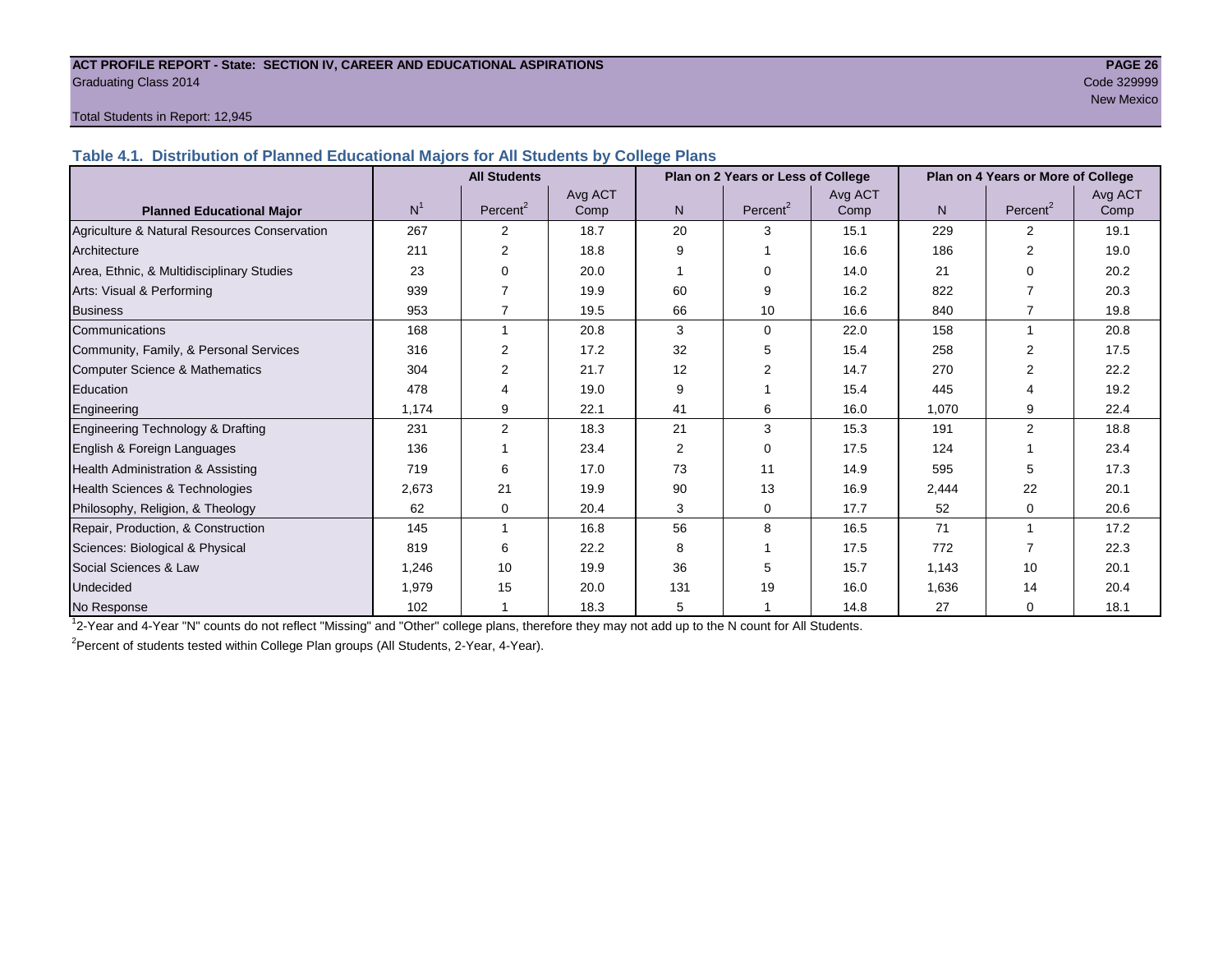#### **ACT PROFILE REPORT - State: SECTION IV, CAREER AND EDUCATIONAL ASPIRATIONS PAGE 27** Graduating Class 2014 Code 329999

#### Total Students in Report: 12,945

#### **Table 4.2. Average ACT Composite Scores for Racial/Ethnic Groups by Post-Secondary Educational Aspirations**

| <b>Educational Degree</b> | <b>All Racial/Ethnic Groups</b><br><b>Combined</b> |         | <b>Black/African American</b> |         |     | American Indian/ Alaska Native |       | White   | Hispanic/Latino |         |  |
|---------------------------|----------------------------------------------------|---------|-------------------------------|---------|-----|--------------------------------|-------|---------|-----------------|---------|--|
| <b>Aspirations</b>        | N.                                                 | Average | N                             | Average | N   | Average                        | N     | Average | N               | Average |  |
| Voc-Tech                  | 164                                                | 16.2    | 0                             |         | 26  | 14.6                           | 33    | 18.8    | 92              | 15.6    |  |
| 2-yr College Degree       | 514                                                | 16.0    |                               | 17.7    | 93  | 14.5                           | 90    | 18.4    | 301             | 15.6    |  |
| <b>Bachelors Degree</b>   | 6.415                                              | 18.8    | 90                            | 17.3    | 570 | 16.5                           | 1,616 | 21.1    | 3,614           | 18.1    |  |
| <b>Graduate Study</b>     | 1,863                                              | 22.6    | 26                            | 20.7    | 83  | 18.9                           | 725   | 24.5    | 826             | 21.2    |  |
| Prof. Level Degree        | 3,076                                              | 21.8    | 40                            | 20.3    | 254 | 18.0                           | 870   | 24.4    | 1,576           | 20.5    |  |
| Other                     | 258                                                | 16.7    | $\sim$                        | 14.0    | 34  | 14.2                           | 43    | 19.3    | 150             | 16.0    |  |
| No Response               | 655                                                | 19.6    |                               | 18.8    | 86  | 16.2                           | 166   | 23.0    | 280             | 17.6    |  |

| <b>Educational Degree</b> | <b>All Racial/Ethnic Groups</b><br><b>Combined</b> |         | Asian |         | <b>Native Hawaiian/</b><br><b>Other Pacific Islander</b> |         | Two or more races |         | Prefer not to respond/<br><b>No Response</b> |         |  |
|---------------------------|----------------------------------------------------|---------|-------|---------|----------------------------------------------------------|---------|-------------------|---------|----------------------------------------------|---------|--|
| <b>Aspirations</b>        | N                                                  | Average | N     | Average | N.                                                       | Average | N,                | Average | Ν                                            | Average |  |
| Voc-Tech                  | 164                                                | 16.2    |       | 20.0    |                                                          |         |                   | 18.2    |                                              | 14.8    |  |
| 2-yr College Degree       | 514                                                | 16.0    |       |         |                                                          | 24.0    |                   | 16.7    | 15                                           | 17.1    |  |
| <b>Bachelors Degree</b>   | 6,415                                              | 18.8    | 97    | 20.2    | 13                                                       | 20.8    | 179               | 20.1    | 236                                          | 19.3    |  |
| <b>Graduate Study</b>     | 1,863                                              | 22.6    | 41    | 24.5    |                                                          | 22.0    | 59                | 23.5    | 101                                          | 23.0    |  |
| Prof. Level Degree        | 3,076                                              | 21.8    | 111   | 25.2    |                                                          | 15.0    | 94                | 22.7    | 130                                          | 23.7    |  |
| Other                     | 258                                                | 16.7    |       | 18.7    |                                                          |         |                   | 21.0    | 17                                           | 19.5    |  |
| No Response               | 655                                                | 19.6    | 14    | 23.9    |                                                          |         | $12 \overline{ }$ | 24.0    | 89                                           | 21.4    |  |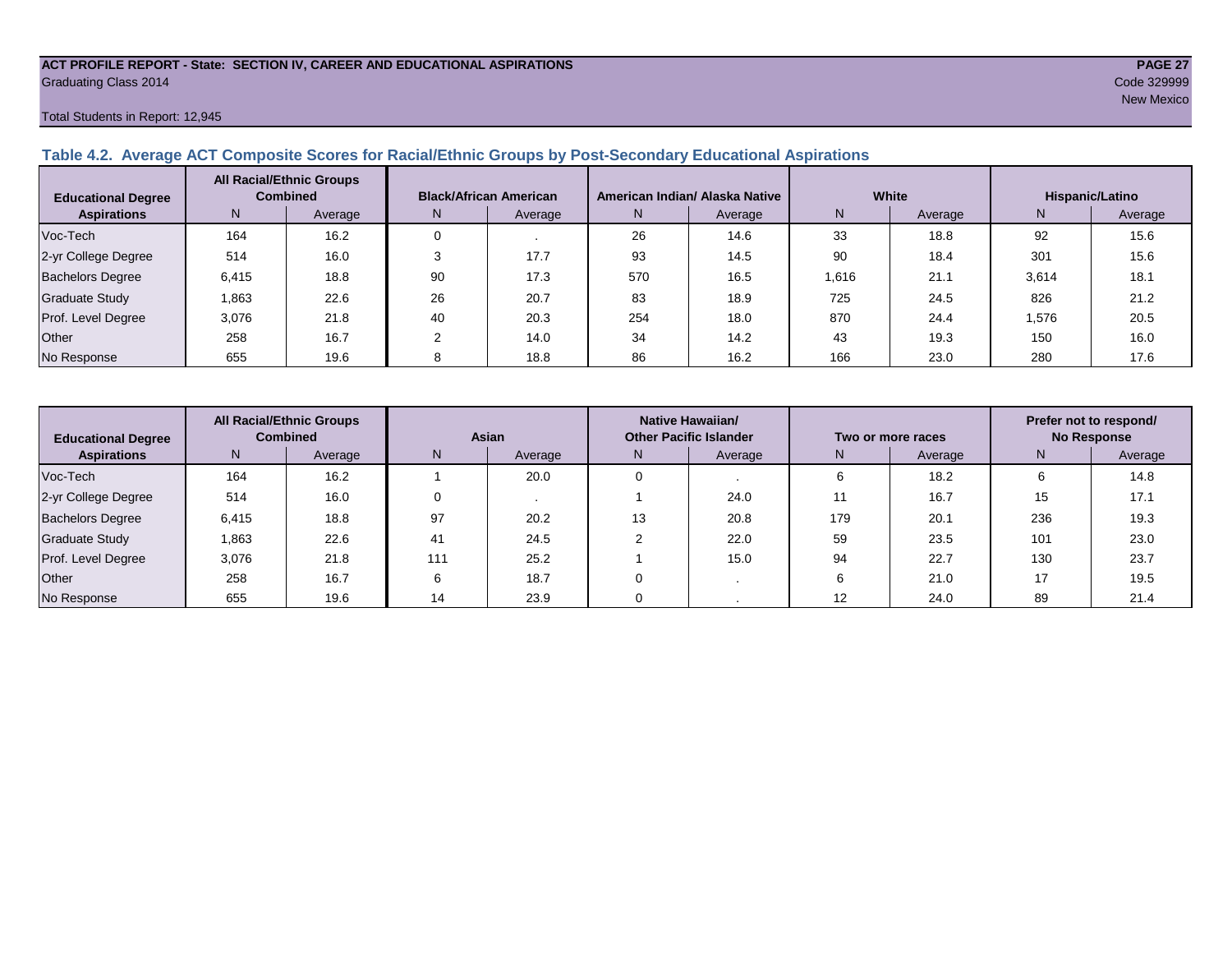#### **ACT PROFILE REPORT - State: SECTION IV, CAREER AND EDUCATIONAL ASPIRATIONS PAGE 28** Code 329999 Craduating Class 2014 Code 329999 Code 329999 Code 329999 Code 329999 Code 329999 Code 329999 Code 329999 Code 329999 Code 329999 Code 329999 Code 329999 Code 329999 Code 329999 Code 329999 Code 329999 Code 329

#### Total Students in Report: 12,945

#### **Table 4.3. Students' Score Report Preferences at Time of Testing**

|                                         |                   | <b>Percent of Students in</b> |                                           |         |                          |                |                 |                               |                |                |                |
|-----------------------------------------|-------------------|-------------------------------|-------------------------------------------|---------|--------------------------|----------------|-----------------|-------------------------------|----------------|----------------|----------------|
|                                         |                   | <b>Number of Students</b>     | <b>College Readiness Standards Ranges</b> |         |                          |                |                 |                               |                |                |                |
|                                         |                   |                               |                                           | 2nd-6th |                          |                |                 |                               |                |                |                |
| Name                                    | <b>State</b>      | Total                         | 1st Choice                                | Choice  | $01 - 12$                |                |                 | 13-15   16-19   20-23   24-27 |                | $28-32$ 33-36  |                |
| UNIVERSITY OF NEW MEXICO                | <b>New Mexico</b> | 5,196                         | 2,861                                     | 2,335   | $\overline{2}$           | 14             | 33              | 28                            | 16             | 7              |                |
| NEW MEXICO STATE UNIV                   | <b>New Mexico</b> | 2,954                         | 1,223                                     | 1,731   | $\overline{2}$           | 15             | 36              | 28                            | 15             | 5              | $\Omega$       |
| CENTRAL NEW MEXICO COMMUNITY COLLEGE    | <b>New Mexico</b> | 966                           | 279                                       | 687     | 3                        | 23             | 38              | 24                            | 10             | $\overline{2}$ | 0              |
| EASTERN NEW MEXICO UNIVERSITY           | <b>New Mexico</b> | 947                           | 339                                       | 608     | $\overline{2}$           | 17             | 41              | 25                            | 12             | 3              | 0              |
| ARIZONA STATE UNIVERSITY                | Arizona           | 599                           | 124                                       | 475     | $\overline{2}$           | 13             | 32              | 32                            | 17             | 4              | 1              |
| <b>TEXAS TECH UNIVERSITY</b>            | <b>Texas</b>      | 593                           | 162                                       | 431     | $\mathbf{1}$             | $\overline{7}$ | 26              | 35                            | 22             | 9              | $\mathbf{1}$   |
| <b>NEW MEXICO TECH</b>                  | <b>New Mexico</b> | 579                           | 206                                       | 373     | $\overline{2}$           | 5              | 17              | 27                            | 30             | 17             | $\overline{2}$ |
| <b>FORT LEWIS COLLEGE</b>               | Colorado          | 564                           | 163                                       | 401     | $\overline{\mathcal{A}}$ | 20             | 36              | 25                            | 11             | 4              | $\Omega$       |
| <b>NEW MEXICO HIGHLANDS UNIV</b>        | <b>New Mexico</b> | 487                           | 125                                       | 362     | 3                        | 24             | 46              | 20                            | 6              |                | 0              |
| NEW MEXICO STATE UNIV-DONA ANA BRNCH CC | <b>New Mexico</b> | 405                           | 82                                        | 323     | 9                        | 32             | 40              | 15                            | $\overline{4}$ | $\Omega$       | 0              |
| UNIVERSITY OF ARIZONA                   | Arizona           | 363                           | 57                                        | 306     | $\overline{2}$           | 15             | 33              | 28                            | 15             | $\overline{7}$ | $\mathbf{1}$   |
| <b>COLORADO STATE UNIVERSITY</b>        | Colorado          | 335                           | 76                                        | 259     | $\mathbf 1$              | 8              | 23              | 27                            | 28             | 11             | 2              |
| WESTERN NEW MEXICO UNIVERSITY           | <b>New Mexico</b> | 313                           | 82                                        | 231     | 4                        | 25             | 46              | 16                            | 6              | $\overline{2}$ | $\Omega$       |
| NORTHERN ARIZONA UNIVERSITY             | Arizona           | 265                           | 48                                        | 217     | $\overline{2}$           | 13             | 26              | 29                            | 24             | 6              | 0              |
| UNIV OF COLORADO-BOULDER                | Colorado          | 227                           | 35                                        | 192     | $\overline{2}$           | 6              | 17              | 30                            | 29             | 15             | $\overline{2}$ |
| <b>ADAMS STATE UNIVERSITY</b>           | Colorado          | 223                           | 49                                        | 174     | $\overline{2}$           | 17             | 44              | 25                            | 9              | $\overline{2}$ | $\overline{0}$ |
| UNIV OF TEXAS AT EL PASO                | Texas             | 195                           | 26                                        | 169     | 5                        | 26             | 39              | 22                            | $\overline{7}$ |                | $\Omega$       |
| <b>NCAA ELIGIBILITY CENTER</b>          | Indiana           | 184                           | 84                                        | 100     | $\overline{2}$           | 11             | 33              | 32                            | 16             | 5              |                |
| UNIV OF TEXAS AT AUSTIN                 | <b>Texas</b>      | 178                           | 35                                        | 143     | $\mathbf{1}$             | $\overline{4}$ | 22              | 26                            | 24             | 19             | 2              |
| UNIVERSITY OF COLORADO DENVER           | Colorado          | 175                           | 17                                        | 158     | $\mathbf{1}$             | 11             | 27              | 35                            | 15             | 10             | $\mathbf{1}$   |
| <b>SAN JUAN COLLEGE</b>                 | <b>New Mexico</b> | 163                           | 70                                        | 93      | 5                        | 28             | 40              | 20                            | 6              |                | 0              |
| <b>GRAND CANYON UNIVERSITY</b>          | Arizona           | 155                           | 38                                        | 117     | $\overline{2}$           | 14             | 28              | 39                            | 12             | 3              |                |
| <b>WEST TEXAS A&amp;M UNIVERSITY</b>    | Texas             | 137                           | 41                                        | 96      | 0                        | 13             | 34              | 31                            | 18             | 5              | 0              |
| EASTERN NEW MEXICO U-ROSWELL COMM COLL  | New Mexico        | 129                           | 43                                        | 86      | $\overline{2}$           | 29             | 40              | 17                            | 9              | $\overline{2}$ | 0              |
| UNIVERSITY OF CALIFORNIA-LOS ANGELES    | California        | 126                           | 22                                        | 104     | $\overline{2}$           | 13             | 27              | 30                            | 15             | 12             | $\overline{2}$ |
| UNIVERSITY OF DENVER                    | Colorado          | 120                           | 19                                        | 101     | $\Omega$                 | $\overline{7}$ | 24              | 29                            | 27             | 11             | 3              |
| SANTA FE UNIVERSITY OF ART & DESIGN     | <b>New Mexico</b> | 112                           | 32                                        | 80      | 3                        | 19             | 36              | 26                            | 13             | 4              | $\Omega$       |
| <b>NEW MEXICO JUNIOR COLLEGE</b>        | <b>New Mexico</b> | 110                           | 45                                        | 65      | $\overline{2}$           | 21             | 51              | 21                            | 5              | $\Omega$       | $\Omega$       |
| <b>STANFORD UNIVERSITY</b>              | California        | 106                           | 38                                        | 68      | $\Omega$                 | 3              | 11              | 18                            | 25             | 36             | 8              |
| <b>BRIGHAM YOUNG UNIVERSITY</b>         | Utah              | 103                           | 57                                        | 46      | $\Omega$                 | $\overline{2}$ | 14              | 28                            | 31             | 24             | $\mathbf{1}$   |
| All Other Institutions                  |                   | 6,954                         | 1,676                                     | 5,278   | $\overline{2}$           | 12             | 25              | 25                            | 19             | 14             | $\overline{2}$ |
| Total                                   |                   | 23,963                        | 8,154                                     | 15,809  | 2                        | 14             | $\overline{31}$ | 27                            | 17             | 8              | $\mathbf{1}$   |

new Mexico and the contract of the contract of the contract of the contract of the contract of the contract of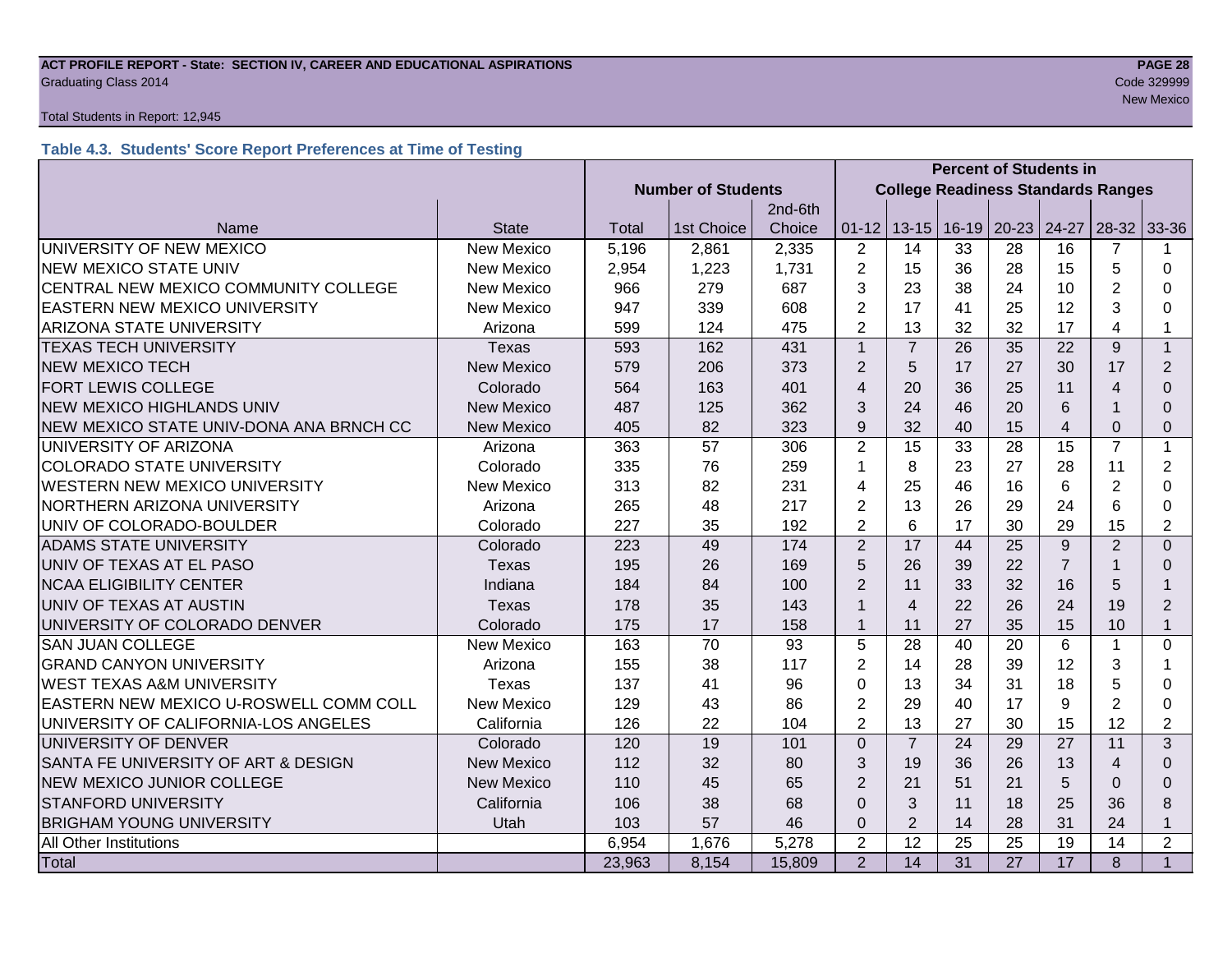Total Students in Report: 12,945

# Section V Optional Writing Test Results

Beginning with the Graduating Class of 2013, all students whose scores are college reportable, both standard and extended time tests, are now included. Also beginning with the 2013 Graduating Class data, College Readiness Benchmarks for Reading and Science were updated to reflect the most recent college coursework research.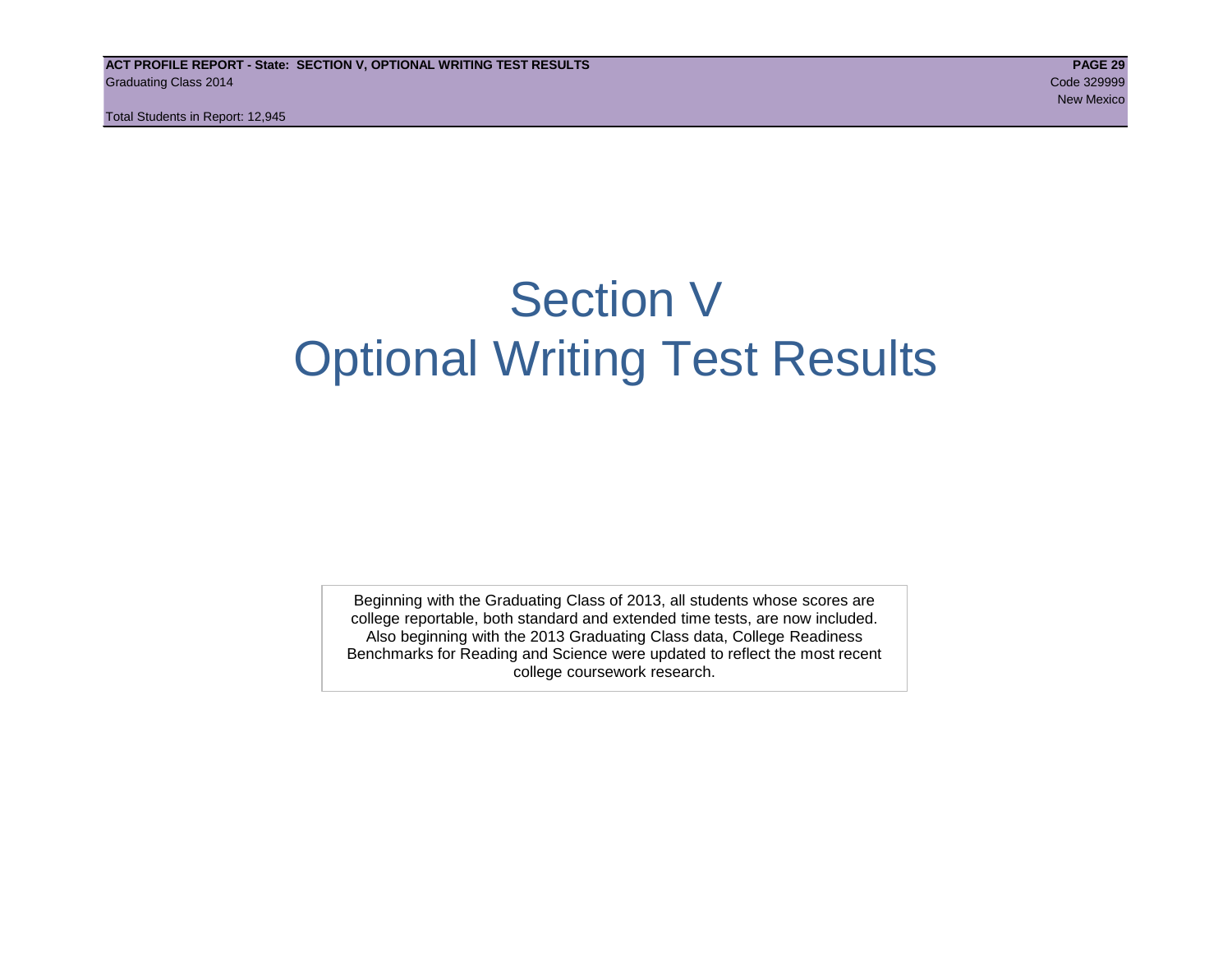#### **ACT PROFILE REPORT - State: SECTION V, OPTIONAL WRITING TEST RESULTS PAGE 30** Graduating Class 2014 Code 329999

#### Total Students in Report: 12,945

New Mexico and the contract of the contract of the contract of the contract of the contract of the contract of

| Table 5.1. Average ACT English and Writing Scores by Race/Ethnicity and Gender for students who took ACT Writing |              |                 |                           |                 |              |                 |                                 |          |  |  |  |
|------------------------------------------------------------------------------------------------------------------|--------------|-----------------|---------------------------|-----------------|--------------|-----------------|---------------------------------|----------|--|--|--|
|                                                                                                                  |              |                 | <b>Average ACT Scores</b> |                 |              |                 |                                 |          |  |  |  |
|                                                                                                                  | N            |                 | <b>English</b>            |                 |              | <b>Essay</b>    | <b>English/Writing Combined</b> |          |  |  |  |
|                                                                                                                  | <b>State</b> | <b>National</b> | <b>State</b>              | <b>National</b> | <b>State</b> | <b>National</b> | <b>State</b>                    | National |  |  |  |
| <b>All Students</b>                                                                                              | 5,712        | 976,031         | 20.2                      | 21.3            | 7.2          | 7.1             | 19.9                            | 20.6     |  |  |  |
| Black/African American                                                                                           | 81           | 114,263         | 19.0                      | 16.4            | 6.9          | 6.3             | 18.7                            | 16.3     |  |  |  |
| American Indian/Alaska Native                                                                                    | 571          | 6,408           | 15.3                      | 16.8            | 6.7          | 6.2             | 15.9                            | 16.5     |  |  |  |
| White                                                                                                            | 1,645        | 520,054         | 23.7                      | 23.1            | 7.5          | 7.3             | 22.7                            | 22.1     |  |  |  |
| Hispanic/Latino                                                                                                  | 2,785        | 167.575         | 18.6                      | 18.5            | 7.2          | 6.9             | 18.7                            | 18.4     |  |  |  |
| Asian                                                                                                            | 165          | 61,663          | 24.6                      | 23.7            | 7.7          | 7.7             | 23.6                            | 22.9     |  |  |  |
| Native Hawaiian/Other Pac. Isl.                                                                                  | 8            | 3,742           | 21.8                      | 17.7            | 7.5          | 6.6             | 21.3                            | 17.6     |  |  |  |
| Two or more races                                                                                                | 179          | 39,565          | 21.6                      | 21.4            | 7.3          | 7.1             | 21.1                            | 20.7     |  |  |  |
| Prefer not/No Response                                                                                           | 278          | 62,761          | 22.5                      | 21.6            | 7.3          | 7.1             | 21.7                            | 20.9     |  |  |  |
| Males                                                                                                            | 2,344        | 438,500         | 20.2                      | 21.1            | 7.0          | 6.9             | 19.8                            | 20.2     |  |  |  |
| Females                                                                                                          | 3,368        | 530.240         | 20.2                      | 21.6            | 7.4          | 7.3             | 20.1                            | 21.1     |  |  |  |
| <b>Missing</b>                                                                                                   |              | 7,291           |                           | 16.0            |              | 5.9             |                                 | 15.7     |  |  |  |